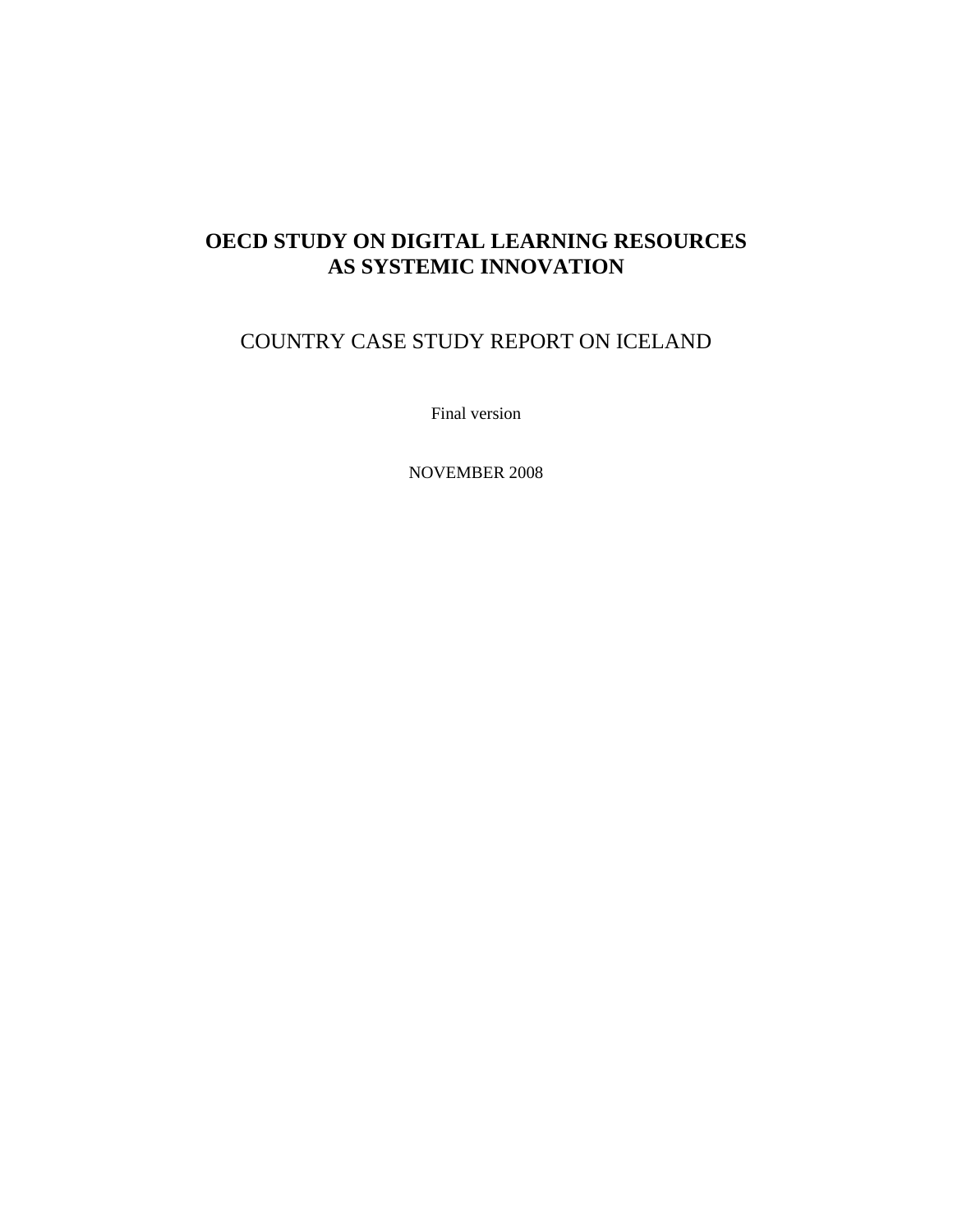## **Table of Contents**

| 4.2 Brokering relationships between stakeholders: exchange of knowledge and practice 11  |  |
|------------------------------------------------------------------------------------------|--|
|                                                                                          |  |
|                                                                                          |  |
|                                                                                          |  |
|                                                                                          |  |
|                                                                                          |  |
| 5.2 Brokering relationships between stakeholders: Exchange of knowledge and practice  14 |  |
|                                                                                          |  |
|                                                                                          |  |
|                                                                                          |  |
|                                                                                          |  |
|                                                                                          |  |
|                                                                                          |  |
|                                                                                          |  |
|                                                                                          |  |
|                                                                                          |  |
|                                                                                          |  |
| 7.2 Brokering relationships between stakeholders: Exchange of knowledge and practice  19 |  |
|                                                                                          |  |
|                                                                                          |  |
|                                                                                          |  |
|                                                                                          |  |
|                                                                                          |  |
|                                                                                          |  |
|                                                                                          |  |
| 8.2 Brokering relationships between stakeholders: exchange of knowledge and practice 20  |  |
|                                                                                          |  |
|                                                                                          |  |
|                                                                                          |  |
|                                                                                          |  |
|                                                                                          |  |
|                                                                                          |  |
|                                                                                          |  |
|                                                                                          |  |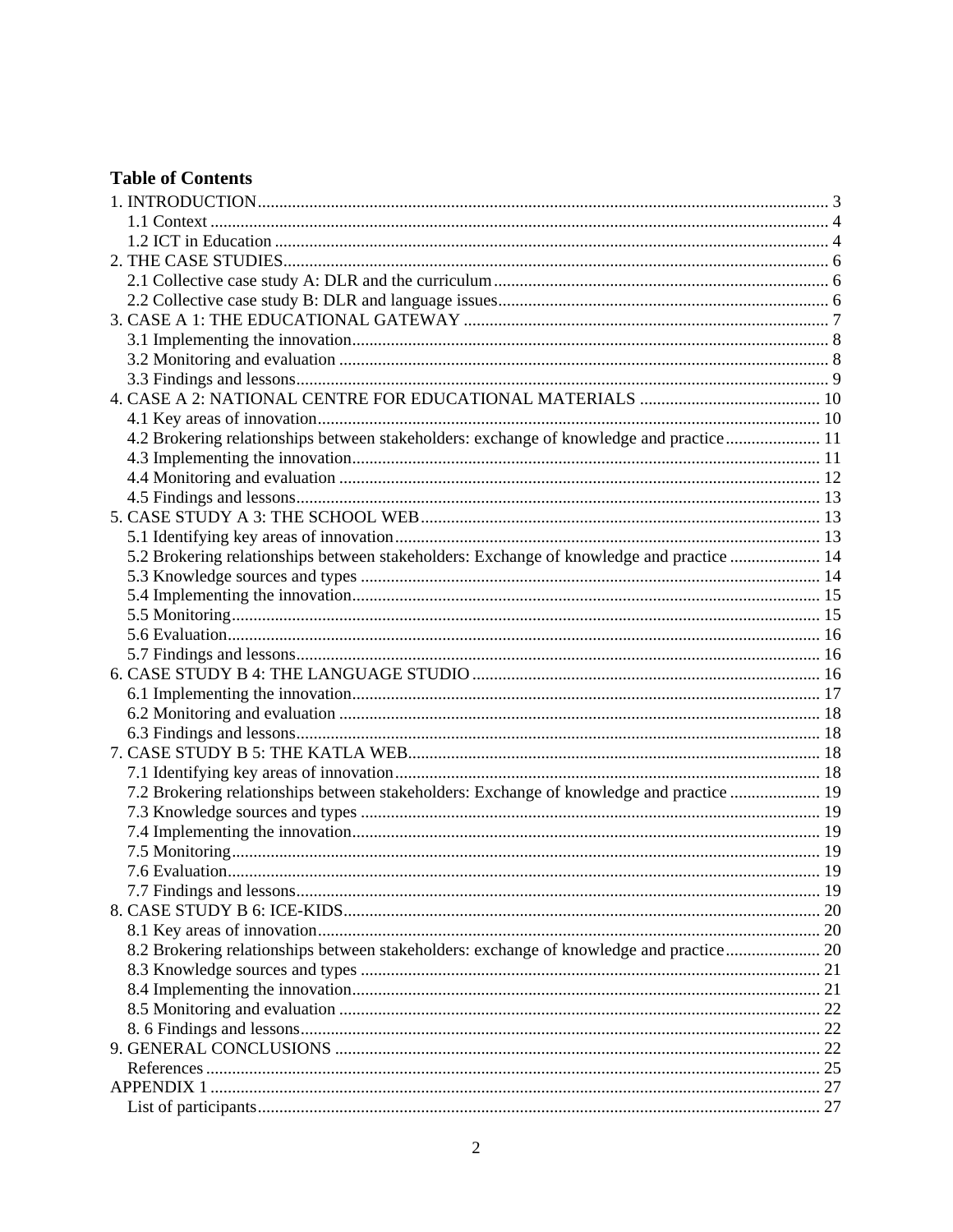## <span id="page-2-0"></span>**1. INTRODUCTION**

This is one in a series of country reports prepared as part of the study on Digital Learning Resources as Systemic Innovation being conducted by CERI/OECD during 2008. It focuses on six case studies of systemic innovation in the Icelandic school system and draws on:

- background information provided by Icelandic officials on six case studies and
- meetings and interviews conducted during a study visit to Iceland that took place on  $1<sup>st</sup> 3<sup>rd</sup>$ September 2008.

The visiting team consisted of Roger Blamire, Senior Manager at the European Schoolnet; Magnus Boman, Professor in Intelligent Software Services at the Royal Institute of Technology, Stockholm and Research Lab Leader at SICS, Kista; Mike Trucano, Senior ICT and Education Specialist from the World Bank<sup>[1](#page-2-1)</sup>; Francesc Pedro, Senior Analyst at the OECD/CERI Secretariat; and Jan Hylén, consultant to the OECD/CERI Secretariat. During the visit the team met with a range of stakeholders involved in the case studies pre-selected by the national coordinator for detailed study in the context of the project. Participants' details are in Annex 1.

The overall aim of the study is to review and evaluate the process of innovation involved in policies and public as well as private initiatives designed to promote the development, distribution and use of digital learning resources for the school sector. In so doing, the activity will bring together evidence of:

- how countries go about initiating ICT-based educational innovations related to digital learning resources, the players and processes involved, the knowledge base which is drawn on, and the procedures and criteria for assessing progress and outcomes;
- what factors influence the success of policies aimed at promoting ICT-based educational innovations, particularly those related to the production, distribution and use of digital learning resources including user involvement in the production process and new actors such as the gaming industry and media companies;
- user-driven innovations related to digital learning resources, carried out by learners and teachers, such as innovative production and use of digital learning resources, and how the educational system responds to such innovations.

Accordingly, instead of focusing on discrete institutional innovations, this activity aims at a better understanding of how the process of systemic innovation works best in relation to digital learning resources, and which factors, including governance and financing, influence its development.

The definition of systemic innovation adopted here is: *any kind of dynamic, system-wide change that is intended to add value to the educational processes and outcomes*. The aim is to analyse innovation systems and strategies regarding the production, distribution and use of DLR by bringing together evidence of the drivers for systemic innovation in the five Nordic countries: Denmark, Finland, Iceland, Norway, and Sweden. All countries participating in the study have selected at least three case studies of recent DLR innovations for in-depth analysis by the expert team.

<span id="page-2-1"></span> $1$  The findings, interpretations and conclusions expressed herein are entirely those of the author(s) and do not necessarily reflect the views of the International Bank for Reconstruction and Development/The World Bank and its affiliated organizations, the Board of Executive Directors of the World Bank or the governments they represent. The World Bank cannot guarantee the accuracy of the data included in this work.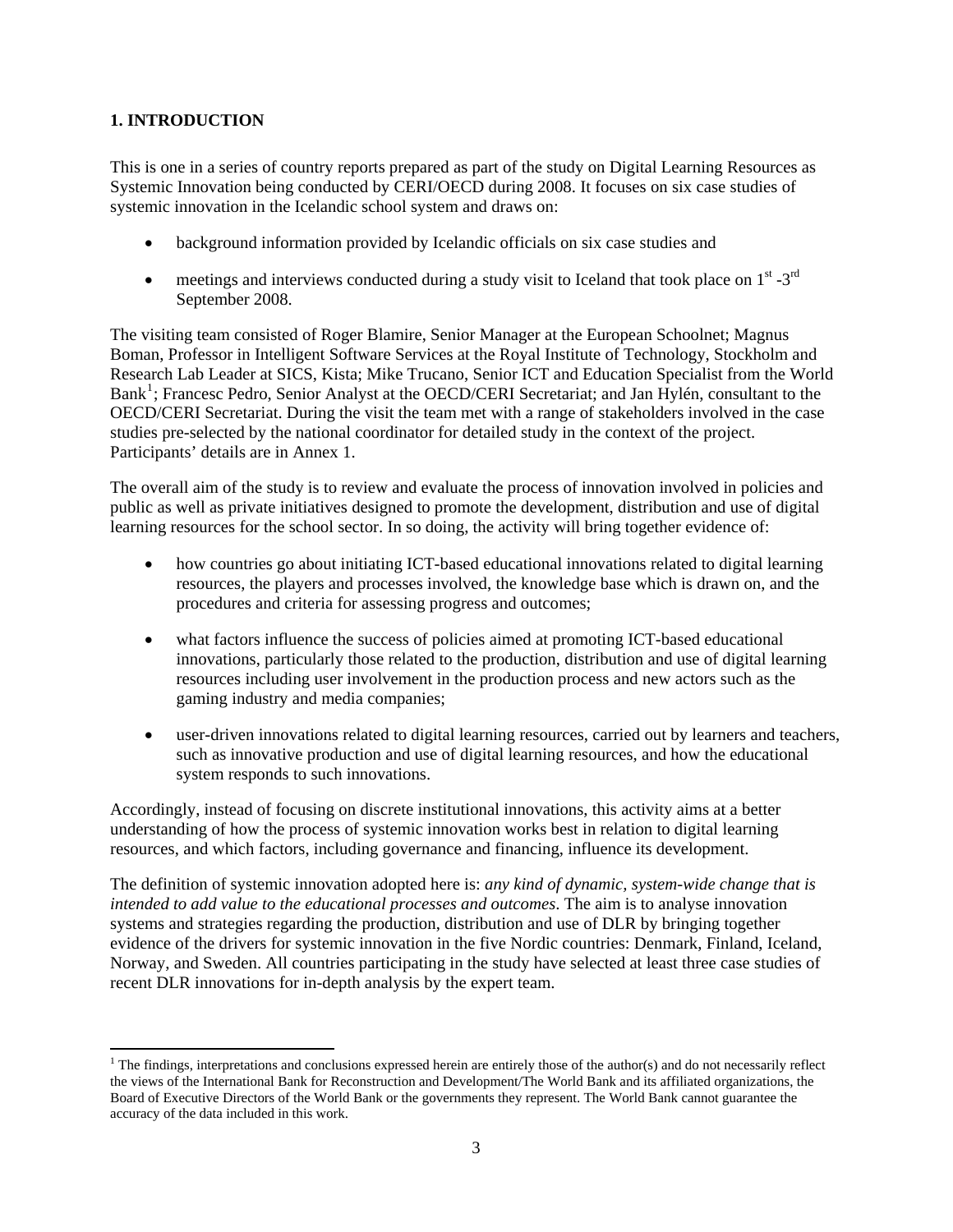<span id="page-3-0"></span>This introductory section provides a brief overview of information and communication technologies (ICT) in the Icelandic educational system followed by a short description of the different case studies selected for the study. As these form the main focus of this report they are described and discussed in more depth in later sections of the report. The cases were selected by Icelandic officials, in collaboration with the OECD/CERI Secretariat. Unless otherwise noted, specific figures and data cited here are drawn from the National Background Report: Iceland (Macdonald, 2008).

## **1.1 Context**

Iceland is a small nation with a population of around 310.000 people. About two-thirds of the population lives in the Greater Reykjavík area in the south-west of the country. Iceland entered the information society and brought in and developed ICT with enthusiasm. It is a highly technological society with an active private sector. Over 400 enterprises were operating in the IT sector in 2005, employing over 6000 people. In 2008 more than 90% of the population is estimated to use computers and the Internet, with slightly higher figures in urban areas.

There has been government coordination of IT and the information society since the mid-1990s. In 1996 the Office of the Prime Minister published its first policy document on the information society. Both the public and the private sector have been and still are willing players in the information age. In the mid-1990s the Ministry of Education, Science and Culture also published the first of its policy documents on the information society and an IT development division was established in the Ministry of Education in 1999/2000. A new national curriculum for pre-schools, compulsory and secondary schools was issued by the Ministry in 1999, in which using IT was to be seen as a cross-curricular opportunity as well as a skill in itself.

The late 1990s were a time of major changes in education in Iceland. There were several major reforms in schools in the 1990s, with new laws on preschools in 1994, on compulsory schools in 1995 and of secondary schools in 1996. New administrative arrangements had to be made. Additional resources were needed, both human and financial, and operational mechanisms had to be put in place to respond to these challenges and new opportunities. At the same time changes in technology in the workplace and changes in society in general were becoming even more diverse and demanding and it was perhaps inevitable that information technology made its way into schools.

### **1.2 ICT in education**

ICT entered the education system in Iceland in the 1980s and very quickly a variety of computers and educational resources became available, notably educational software and content for use on Apple and BBC computers. In 1988 a communications network called Imba 1, was developed, to which schools started connecting in 1990. By 1992 most compulsory schools in the country had joined the network (Ísmennt, n.d.).

Early digital learning resources (DLR) were written by computer programmers with an interest in education or in association with educators. Icelandic teachers and student teachers were introduced to mathematics programs and a physics educator started introducing students and teachers to programs for use on Apple computers. The promise of ICT for areas such as language and mathematics learning, especially through drill and practice, seemed untold.

At the same time, ICT was becoming common in the workplace and soon word processing, spreadsheet and database applications were making their way into schools. Two separate committees considered the use of computers in schools in the 1980s and the post of subject adviser on the educational use of computers was created in 1986. The 1989 national curriculum for compulsory schools included a section on using computers in schools. With the rapid spread of the World Wide Web in the 1990s, both teachers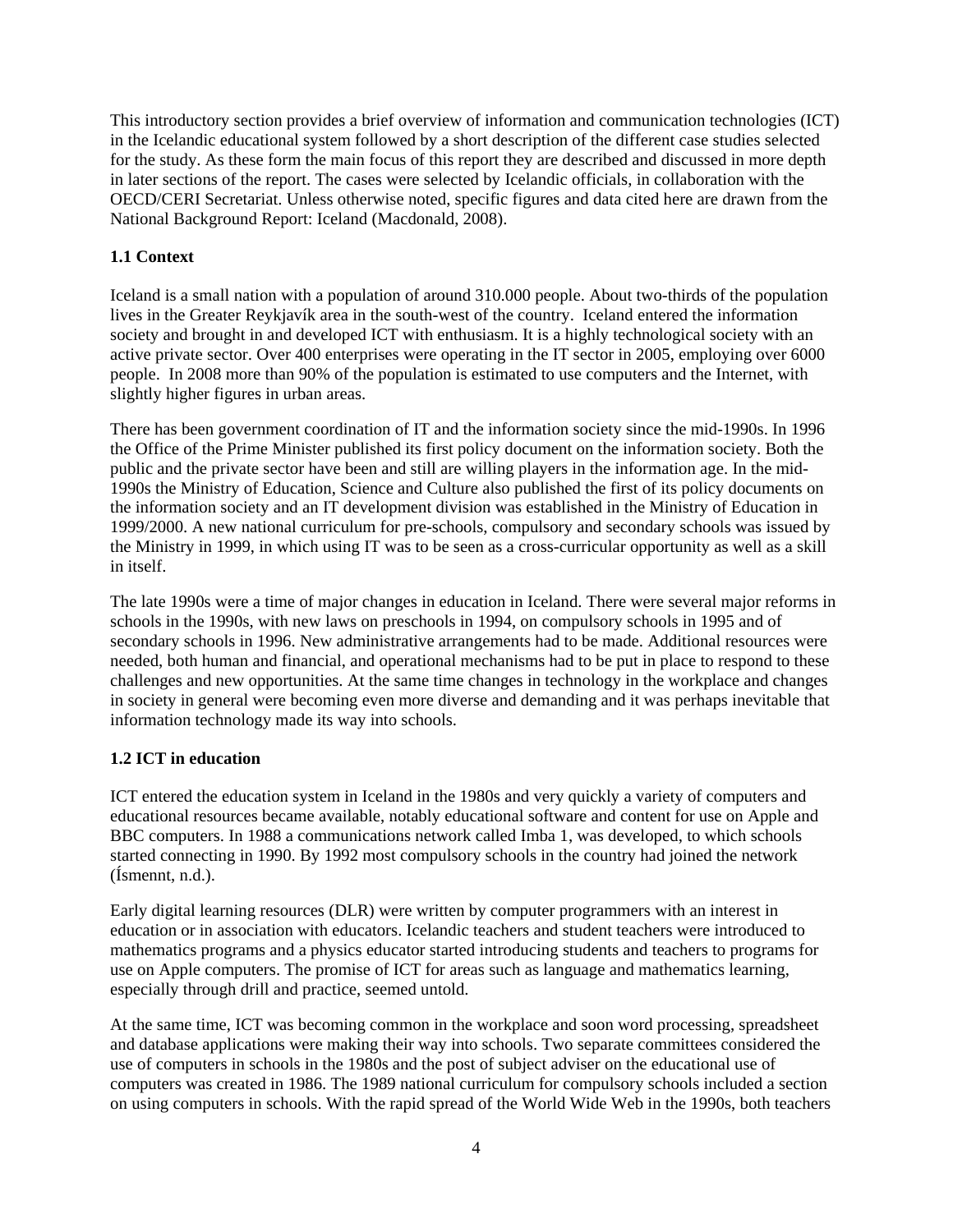and learners began to use or even design their own web-sites. The development of a myriad of possibilities for working with visual images opened the way for a mix of text and images. DLR were beginning to take shape.

ICT entered schools at the same time as IT was becoming commonplace in society and in economic activities. The 1999 national curriculum gave ICT much more visibility than the curriculum of 1989 and encouraged the development of skills and cross-curricular use.

The use of ICT in schools is supported by local authorities through investment in resources and training. According to MacDonald 2008, research in Iceland indicates that teaching practices and the traditional way in which schools are organised through classrooms and timetables constrains innovative approaches to the use of ICT and DLR though creative use is found among individual subject teachers.

The first ICT policy document in education, *The power of information* from 1996, laid out activities and aims in efforts to bring ICT and the use of DLR into schools. Much emphasis was placed on the development of software, with the National Centre for Educational Materials (NCEM) to have a key role, though others would also begin to produce materials. Teacher education would help train teachers in the use of ICT and support would be provided for school leaders to keep abreast of developments. Guidance would arise from the experiences of schools in the 'nuclear schools' project. Schools would facilitate the use of ICT through timetabled ICT lessons, the deployment hardware, and research on the effect and use of ICT would be carried out.

Since then a number of policy document have been issued, both from the Prime Minister and the Ministry of Education (see Figure 1). The key issues and activities in the respective policy can be found in the national Background Report (Macdonald, 2008)



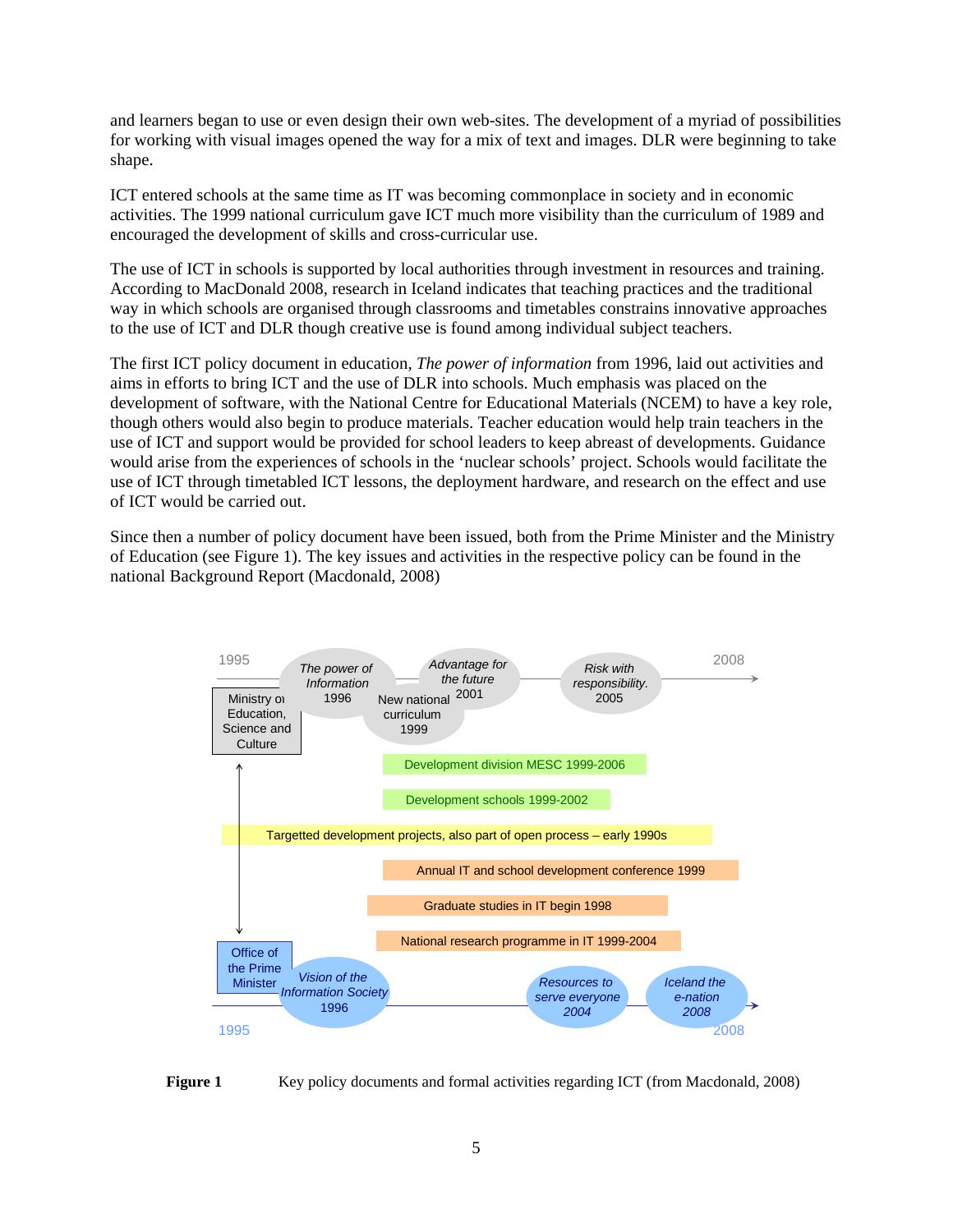<span id="page-5-0"></span>No figures were available to the OECD study team detailing related investment in infrastructure, but, generally this is an onerous cost for local authorities. Likewise, most local authorities have supported continuous professional development in ICT and teacher education courses for those aiming to specialise in ICT and return to their schools after graduate studies.

## **2. THE CASE STUDIES**

It was agreed between the OECD Secretariat and the Icelandic working group for the OECD/CERI project on systemic innovation and digital learning resources that, in a country as small as Iceland and in the light of policy developments since the mid-1990s, an analysis of two collective case studies, or sets of studies, could provide a more valid reflection of innovation involving digital learning resources than two or three single case studies. The cases selected should give a sense of the changes which have taken place since 2000 with regard to DLR as innovation.

Two particular developments are addressed in the studies selected:

- the general provision of digital materials aligned with the compulsory school curriculum and
- the development of language materials both for immigrants and for the mobile Icelandic population.

The case studies should provide a sense of the smallness of Iceland and the vulnerability of small systems to systemic change, where the actions and views of individuals can have a noticeable effect in promoting or constraining change. They should also reflect changes in society over the last 10-20 years. The language and culture of this small nation are considered by its inhabitants to be of value and worth preserving, but the stories told in the language cases should reflect the top-down political approach relying on a bottom-up professional response.

The opportunities and risks arising from the interplay between the deliberations behind national policy and the activities of pioneers in setting up viable educational websites and portals to meet the demands in the field is worth exploring more closely.

#### **2.1 Collective case study A: DLR and the curriculum**

Collective case study A considers access to and the development of digital materials linked to the curriculum. It addresses the response of authorities and the school system to new educational policy, i.e. to the national curriculum, from 1999 (NC1999) which was a major revision of the 1989 national curriculum. The 1999 curriculum was in turn revised in 2007 with the new revisions being mandatory for schools from 2010. The NC1999 came in the wake of a new law on the compulsory school system which was passed in 1995, with decentralisation to local authorities coming into effect in 1996. Many questions arose with the NC1999. What was the role of individual teachers – would they have less or more responsibility? Would more options be available to learners, as promised in the policies? How could the intended changes be realised within the Icelandic system?

#### **2.2 Collective case study B: DLR and language issues**

Case study B addresses the educational implications of changes in society, in particular, the rising numbers of Icelandic students who have lived abroad and the emergence of Icelandic as a second language.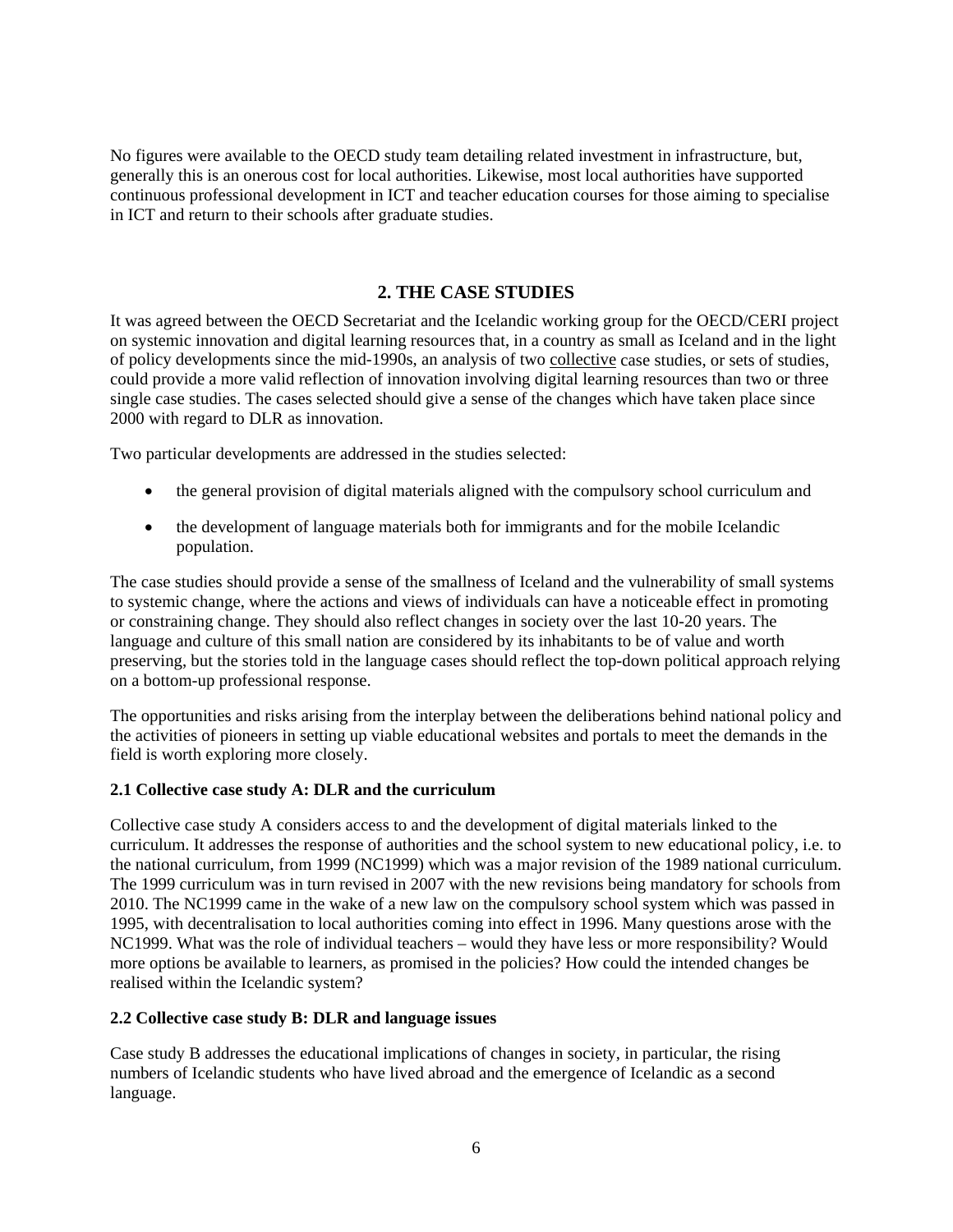<span id="page-6-0"></span>Many projects are school-based and limited in time, but the examples taken here have been considered accessible country-wide from the outset. The first five cases reach children in Icelandic schools and the sixth reaches Icelandic children abroad. Staffing of all the projects is low, except perhaps in the case of the School Web.

| The Icelandic cases are listed in Table 1. |  |
|--------------------------------------------|--|
|                                            |  |

|             |                    | Table 1           |                    | <b>Overview of Icelandic DLR cases</b>                 |                          |                  |                 |
|-------------|--------------------|-------------------|--------------------|--------------------------------------------------------|--------------------------|------------------|-----------------|
|             |                    | Direct<br>funding | Project<br>funding | National<br>curriculum links                           | Language<br>developments | Research<br>base | Staff/size      |
|             | <b>CASE A</b>      |                   |                    | System-wide curriculum-related innovations             |                          |                  |                 |
| A.1.        | Ed. Gateway        | $\mathbf X$       |                    | $\mathbf X$                                            |                          | (x)              | 1 person        |
| A.2.        | <b>NCEM</b>        | $\mathbf{X}$      | (x)                | X                                                      |                          |                  | 1 editor $+$    |
| A.3.        | School Web         |                   | $\mathbf X$        | $\mathbf X$                                            |                          |                  | $8-10$ staff    |
|             | <b>CASE B</b>      |                   |                    | Innovations in digital resources for language learning |                          |                  |                 |
| <b>B.4.</b> | Language<br>Studio |                   | $\mathbf X$        |                                                        | $\mathbf X$              | $\mathbf X$      | $2-3$ staff     |
| B.5.        | Katla Web          |                   | X                  |                                                        | $\mathbf X$              | $\mathbf X$      | 2 part-<br>time |
| B.6.        | IceKids            |                   | $\mathbf X$        |                                                        | $\mathbf X$              |                  | 2 part-<br>time |

### **3. CASE A 1: THE EDUCATIONAL GATEWAY**

The Educational Gateway (http://www.menntagatt.is) is Iceland's national education portal. It serves a number of functions, including indexing, highlighting, summarizing and (as possible) linking to on-line learning materials. It seeks to help teachers, learners and parents identify educational content, especially content available on the Internet, relevant to specific parts of the national curriculum, grouped by grade level and subject. It is also a clearinghouse for news, school-related information, information on education projects and initiatives, and hosts on-line discussions.

The Gateway provides an excellent case study of how a national-level Internet-based innovation can be successfully introduced and implemented into an education system while at the same time highlighting the challenges in both sustaining such an innovation over time \*and\* providing mechanisms for further innovation.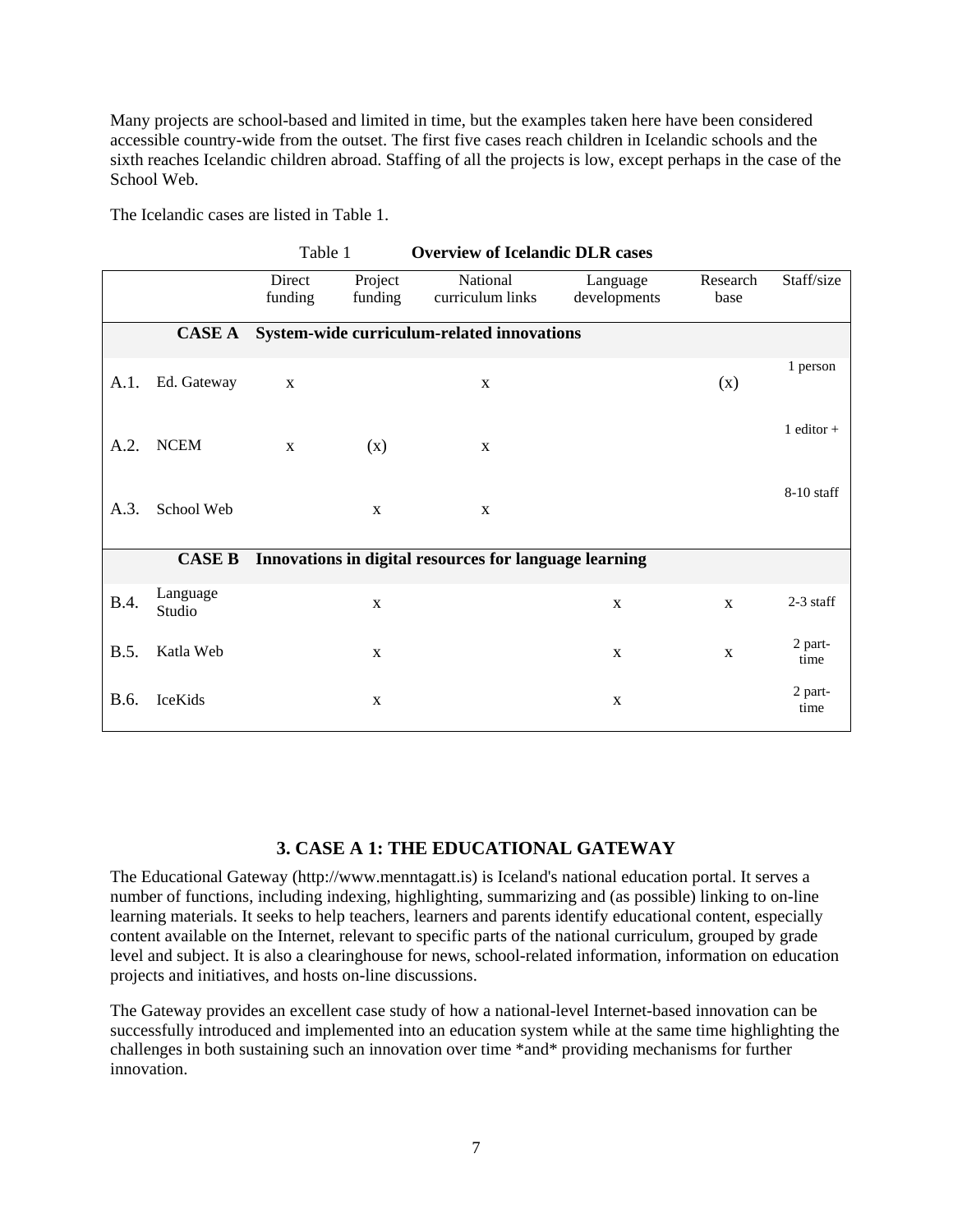#### <span id="page-7-0"></span>**3.1 Implementing the innovation**

The concept for the Gateway was first bruited in the late 1990s, and formal planning began in earnest in 2000. Until then Ísmennt, which was established in the early 1990s and bought by a private company in the late 1990s, had served some of the functions of a national portal. While the concept for an educational portal of this sort was not considered particularly new or innovative within the community of OECD countries at this time, it was the first site of its kind in Iceland when it was introduced in 2003. Similar sites in other Nordic countries and the Netherlands served as rough models for the project initiators but unlike the Gateway did not map and provide links between the digital materials and parts of the national curriculum. The New Zealand portal was similar in concept to the Gateway.

The Gateway soon became an important tool to help teachers, students and their parents better navigate and make sense of the vast amount of resources available on the Internet in ways useful and relevant to teaching, learning and administrative activities in Iceland's compulsory schools. In a manner perhaps not uncommon to many new education initiatives in Iceland (and indeed to small island nations in general), the introduction of the Gateway was largely championed and led by an individual staff member at the Ministry. This highlights two important characteristics of the education system in Iceland related to innovation: that there is potential space within the system for initiating innovative activity on the part of an individual, but also that, as is the case in other education systems in small nations, there is often a single critical point of failure if one key person were to leave the project.

In order to better maintain and sustain this innovation, the Ministry quickly decided to spin out the day-today operations of the Gateway to a private sector firm under a competitive tender process. This was done to better tap the technical expertise available in the private sector; such expertise is something that ministries of education all over the world find difficult to develop and maintain in-house. In addition, this arrangement allowed for more flexibility in the type of content included on the Gateway, as inclusion on a portal run by a private firm would not be seen as official sanction from the Ministry itself (unlike, for example, content created by the National Centre for Education Materials), while the link to the formal school sector in Iceland remained prominent.

In order to facilitate this transition, one staff member working at the Ministry moved over to the firm managing the site. While some may argue whether or not this approach to staffing constitutes an 'innovation' within the education sector, it is clear that the Ministry's flexible and pragmatic approach in this regard was crucial in ensuring consistency and strong informal linkages between the firm and the Ministry itself, and thus in sustaining the innovation in the short run.

#### **3.2 Monitoring and evaluation**

To date, the development of the Gateway has not been data-driven, and there has been little formal formative or summative assessment. In the early days of the project, this was perhaps not surprising, and indeed, one can imagine that, by the early part of the decade, the need for an educational gateway in Iceland was self-evident and there was a clear roadmap for the development of initial content on services on the Gateway, based on models from abroad and the general experience of project sponsors in using other web sites. Perhaps as a result of this informal initial development process, much of the monitoring and evaluation of the activities and impact of the Gateway have been informal and not systematized. Rudimentary site traffic statistics are available, but have not heavily influenced the development of the portal, though, for example, user visits were used as indicators when deciding to increase the news service. Systemic benchmarking of site performance against similar educational portals in other countries or roughly comparable portals servicing other sectors within Iceland was sometimes attempted but proved difficult to implement because of the way in which access and use were measured. As the Gateway appears poised to consider a next phase of innovation in the services it offers, an increased focus on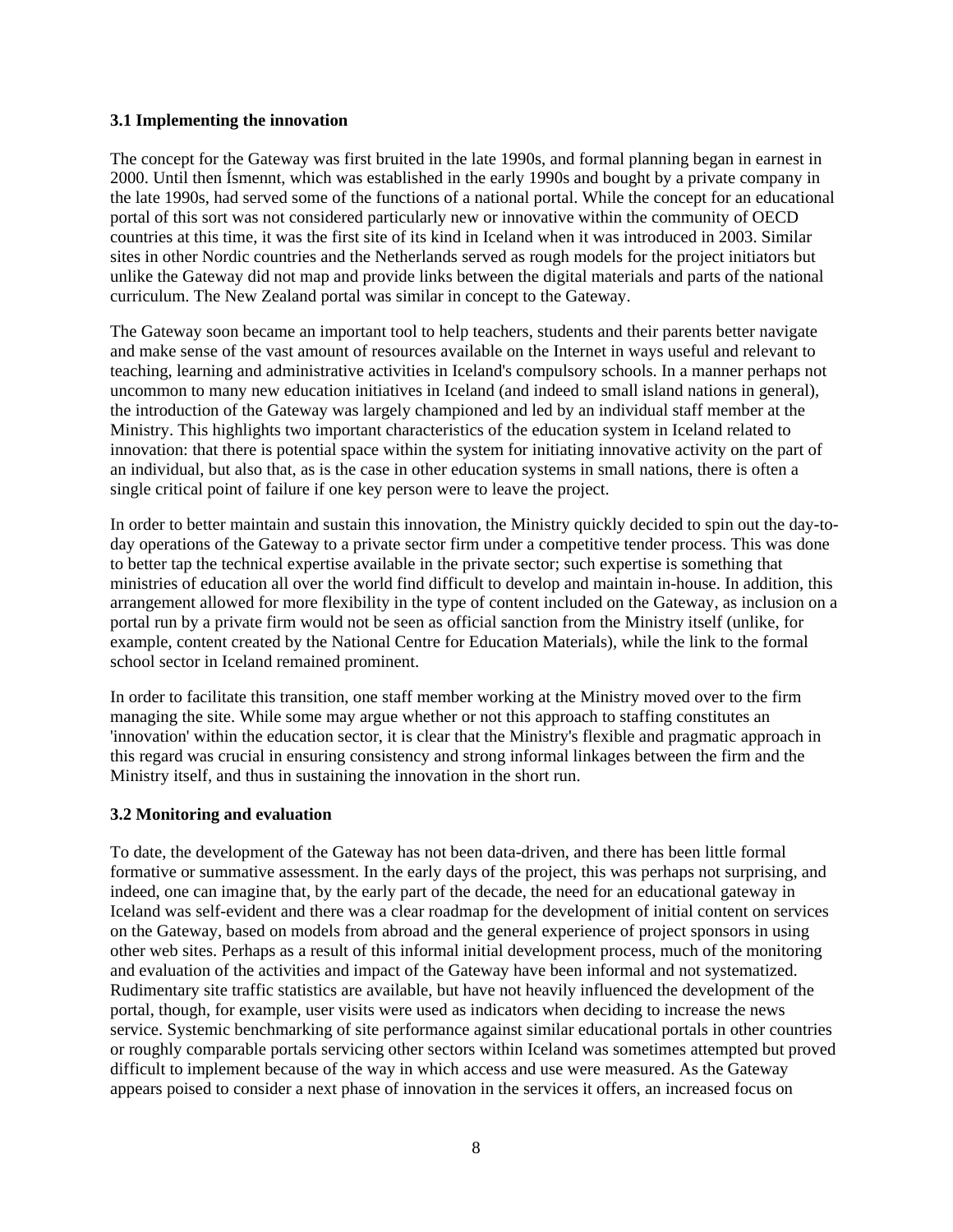<span id="page-8-0"></span>monitoring and evaluation metrics, including scrutiny by outside groups, could be an important tool in ensuring that the site remains useful, competitive – and indeed innovative.

#### **3.3 Findings and lessons**

On the Internet, what was new and fresh in 2003, when the Gateway site was officially launched, can appear old and stale a mere five years later. While new content, and new content areas, have appeared on the Gateway since its debut, no fundamental innovations have been introduced in the ways that content is developed, presented, organized and distributed. Recognizing this, the Ministry has decided to take management of the Gateway back in-house as a means to refresh the content and services the Gateway provides. While the Gateway can rightly be seen as an innovation within the Icelandic education system when it was introduced, characteristics of education portals (and web sites in general) now considered to be 'innovative' are for the most part not now in evidence. Indeed, many of the key innovations that have transformed the nature, usability and functionality of web sites since the debut of the Gateway have not yet been incorporated into the Gateway. These are commonly grouped under the general rubric of "Web 2.0" and are related to the sharing of content between web sites (via RSS, for example), allowing users to 'tag' content so that it can be organized and located in different ways (Flickr is one prominent example of this), and enabling and promoting user-generated content, especially through support for on-line communities of interest (e.g.Facebook).

The key mechanism used to find content on the Gateway is the site's search engine, which restricts user searches to educational content included in the Gateway index. Since 2003, however, the power and usefulness of Google and other Internet search engines have improved manifold, and as a result users seeking links to Icelandic education content may just as profitably use external search engines to locate such content than the site's own search tool. This is especially true in the absence of additional valueadded by the Gateway – say, for example, if the Gateway explicitly rated individual content, and/or allowed its users to do so. As general search engines become more and more powerful, many sites have put more emphasis on using tagging to help users find more relevant content. Because most of the educational content on the "School Web", a subscription-based private web site that provides learning content to 98% of Icelandic schools, is password protected (see related case study), its content is not included in the Gateway index. Perhaps the best-known model for doing this – the way that Google News works with news providers to include descriptions of subscription-based content within its search index – appeared only after the Gateway was introduced. These observations are not meant to criticize the Gateway in its current form, but rather to emphasize the difficulties in staying innovative in the delivery of digital learning resources in the face of broader, fast-moving, disruptive innovations introduced into the wider Internet.

In many countries, the decision to promote the development of digital learning resources by the private sector is meant to promote innovation in the sector more generally. (Malaysia provides one good example of this.) There are other reasons to outsource the production of education content, of course, but promoting innovation can be an explicit policy goal, as was the case with the initial decision by the Ministry to outsource the maintenance of the Gateway. While it may not be appropriate to generalize to broadly from this one example, which may have been atypical in many regards, the decision by the Ministry to take the Gateway back in-house does at a minimum testify to potential difficulties in maintaining successful public-private partnerships in this regard over time, and thus to use this mechanism successfully to promote innovation in this area.

The case of Iceland's Education Gateway underscores two significant challenges to introducing and sustaining innovations within the Icelandic education system.

1. If, as many experts maintain, innovation comes about through the interaction and exchange of ideas and perspectives between people, how can a small system – especially one where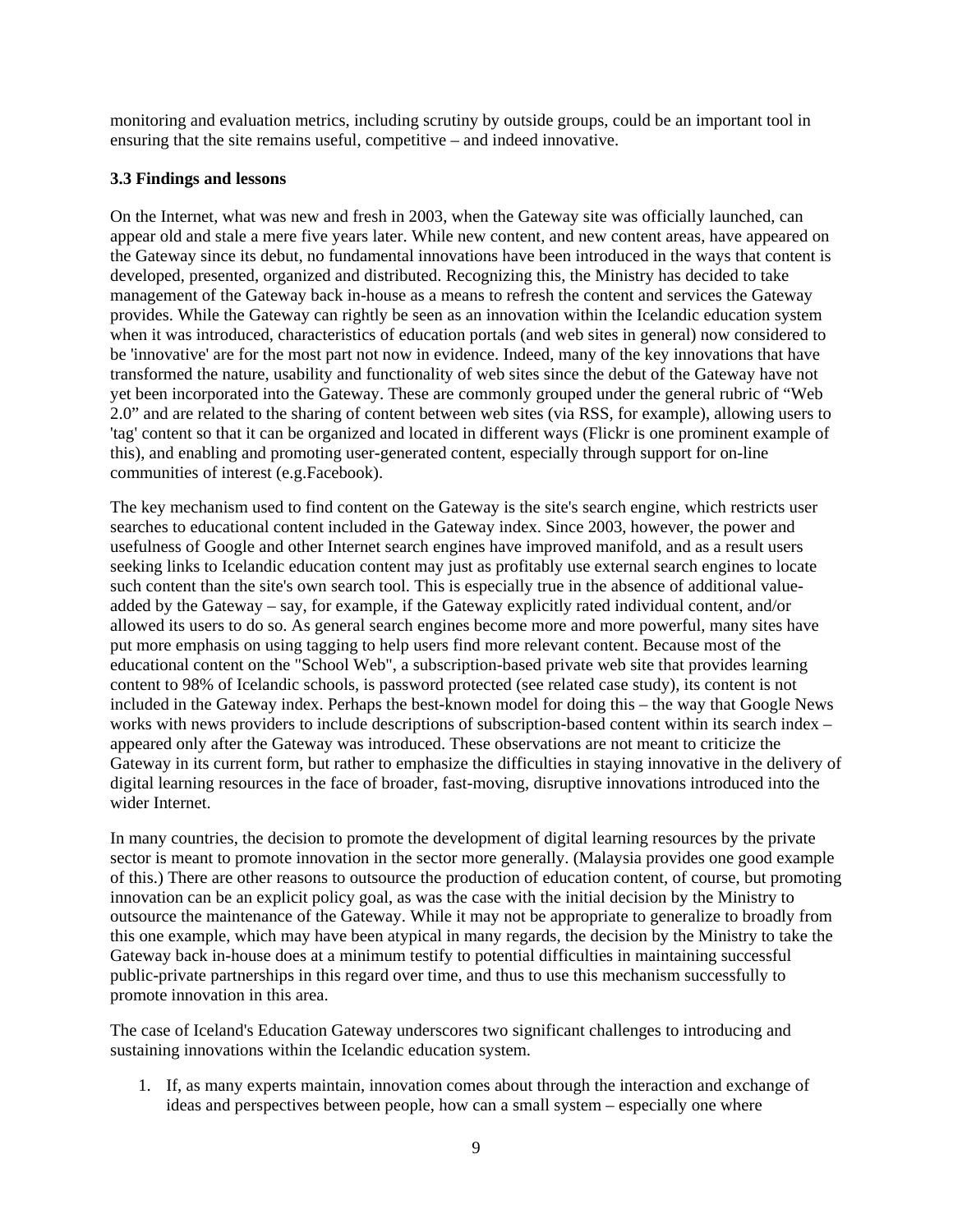<span id="page-9-0"></span>2. How can educational initiatives such as the Gateway continue to innovate in its products and services in the absence of keen and immediate competition, especially given that the education system itself is high-performing and the country so peaceful and prosperous?

The former president and CEO of Intel – itself one of the most innovative firms of the second half of the twentieth century – famously says that "only the paranoid survive". Fear, especially induced by external threats to a system, can be an unwelcome but critical factor that promotes innovation within a system itself. Absent competition – and there doesn't appear to be many specific competitors for the Gateway at the moment within Iceland itself, and the use of the Icelandic language effective prevents meaningful competition from sites and services outside Iceland – the impetus for innovation must largely come from within the system itself. It may be that, as in the case of the Gateway, innovations from abroad can simply be borrowed and adopted within the Icelandic education system. If so, this would advocate for Iceland continuing to maintain close links to its Nordic and European neighbours as a mechanism for introducing innovations related to the production, use and delivery of digital learning resources, rather than to actively promote innovation in this sector from within.

### **4. CASE A 2: NATIONAL CENTRE FOR EDUCATIONAL MATERIALS**

The National Centre for Educational Materials provides compulsory schools in Iceland with educational materials, including online materials, videos and CD-ROMs. It is state-run and financed by annual budget allocations. The materials are aligned with the national curriculum, and the number of online publications has grown rapidly since the first appeared in 1999.

#### **4.1 Key areas of innovation**

The NCEM people we met set out two key areas in which they aim to excel: having the country's biggest collection of online educational material and being seen as leading innovation.

The first innovation is in providing supplementary materials online for printed text books. For example, the Centre provides the only text book for mathematics for 11 year olds and the text book is complemented by online games and interactive exercises, and materials for learners with special educational needs. Content ranges from PDF files with assignments and teacher guides to be printed out to a range of interactive learning materials, either stand-alone or linked to printed materials. The number of online titles has grown from 100 in 2002 to 380 in 2008, of which 120 are interactive web pages and the rest are PDF files, mainly teacher guides, worksheets and additional learning materials. About 40 to 50 videos are available online varying in length from 15 to 50 minutes. 'Sound books', used by learners with reading difficulties, are being put online. However, the oldest web-based content is eight years old and the predominant type of content published is the printed textbook which can remain in print for up to 20 years.

News-type material is increasingly popular with teachers and learners (who used the material unmediated by teachers), for example, websites which relate current news to past events like the Olympic Games. This material is developed by a person in a 50% post with this task, and material is updated daily, weekly and according to seasons. Thus, it becomes a growing repository of useful material for recurrent events in the year (e.g. Christmas and spring). Such a development highlights one advantage of online publishing over print: its capacity for being topical.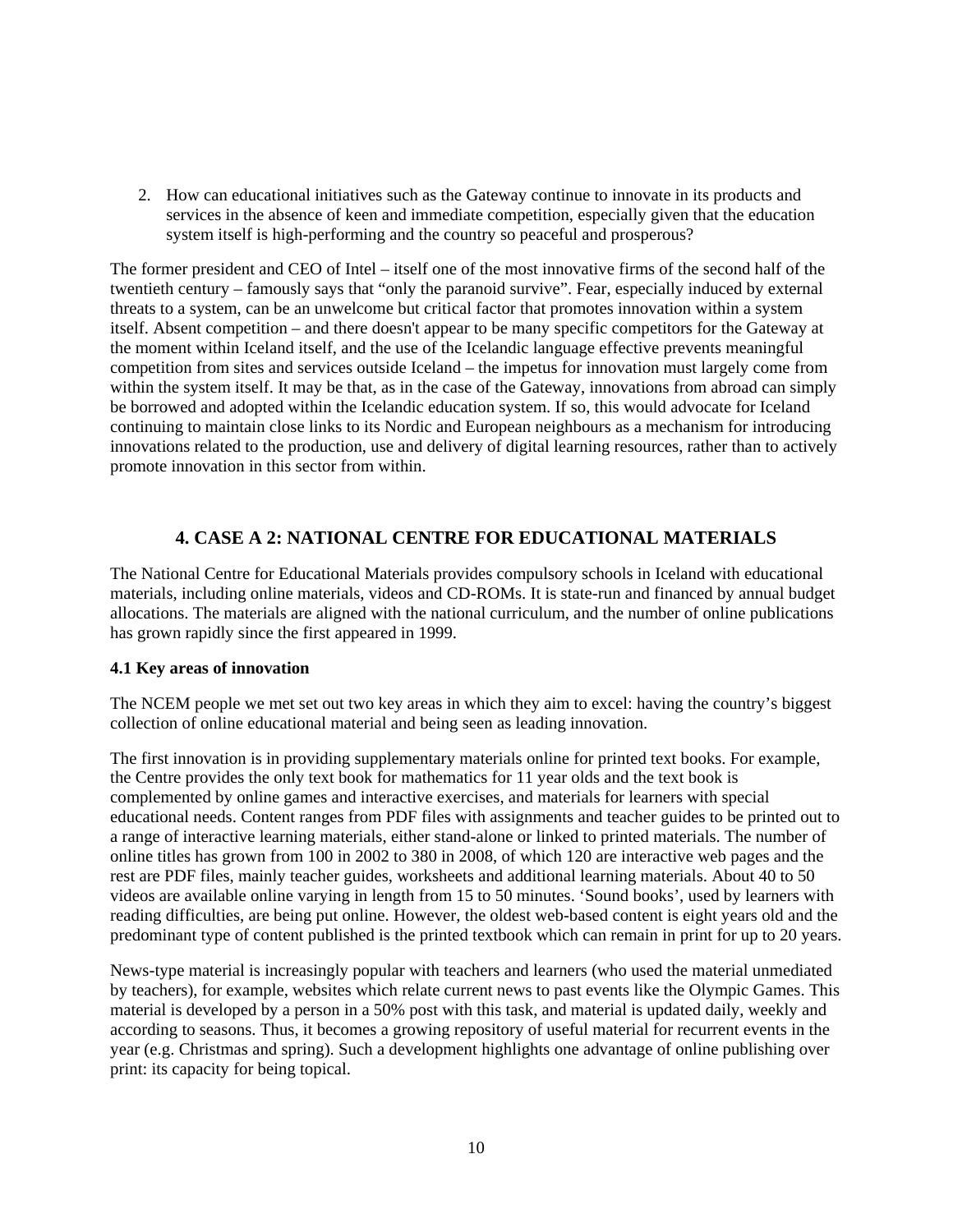<span id="page-10-0"></span>In all about nine members of staff take part in web developments and it is now customary to think about online aspects when new learning materials are being considered.

The materials are designed to support a predominant model of ICT use in classrooms in Iceland which appears to be to print off and use offline materials provided as PDFs, with some use of computer rooms for whole class access. There is commonly one internet-connected computer in classrooms, usually sited by the teacher's desk and intended for their use. Some of these computers are connected to digital projectors, but otherwise it is not easy to manage student use of computers deployed in this way. There are very few interactive whiteboards because there is not much frontal teaching – there is no selection or streaming in Iceland so classes can be highly heterogeneous – and so little demand for content that can be used in this way. Materials are also designed for the usual teaching model in Iceland which is individualised learning.

The Centre's web site (www.nams.is) is open and freely accessible, enabling learners to show their parents what materials they are using, and to work independently with them at home, a practice that teachers support. Teachers too tend to visit the site from home, where they browse and evaluate materials. This is eminently possible in Iceland, as the country has the highest level of home broadband in Europe (72% of households) and 88% of Icelanders use the Internet [source: Eurostat]. Moreover, some teachers are provided with their own laptops by the school.

#### **4.2 Brokering relationships between stakeholders: exchange of knowledge and practice**

The Centre is close to the Ministry of Education from whom its funding comes. The Ministry provides board members and chair the board.

The Centre has a quasi-monopoly of the compulsory education market in Iceland, usually providing the only text book for a particular subject and age group. It is aware of this dominant position and takes steps to justify its position and develop a two-way relationship with teachers, although one mainly based on the supplier-consumer model. From the evidence we have teachers are satisfied with the materials available from the Centre. Some teachers submit suggestions for publications and manuscripts to the Centre, of which typically one in 20 is accepted. The criteria for acceptance include match to the national curriculum, an existing need and a gap in the publications range. They receive payment for materials published. Icelandic teachers were characterised as 'individual working in their own corners', making the creation of communities of practice around online content problematic.

The Centre co-operates with Icelandic companies specialising in web-design and in the development of materials, and with Iceland's daily newspaper Morgunblaðið. However, unlike other countries, there is currently no relationship or co-operation with Iceland's public broadcaster and it does not make any programmes, archives or resources available online. There is some collaboration with other organisations, including the national art gallery, parliament, a marine research institution, a science institute and a weather station, but we were told that this was not going as well as had been hoped. The model for collaboration appears to be based on an expectation that the partner should provide content to the Centre (preferably at no cost) to be turned into educational material. The possibility of the newspaper publishing Centre materials was not welcomed (or feasible).

#### **4.3 Implementing the innovation**

The Centre's budget is split between online and print materials, with online growing to the present 15 %. We were told that the allocation of funds between the two was based on gut feeling rather than empirical evidence and on a need to respect teachers' preference for printed books.

The Centre makes audio books and educational videos available online that can be downloaded to MP3 players but they do not yet make use of social networking tools and services or publish specifically for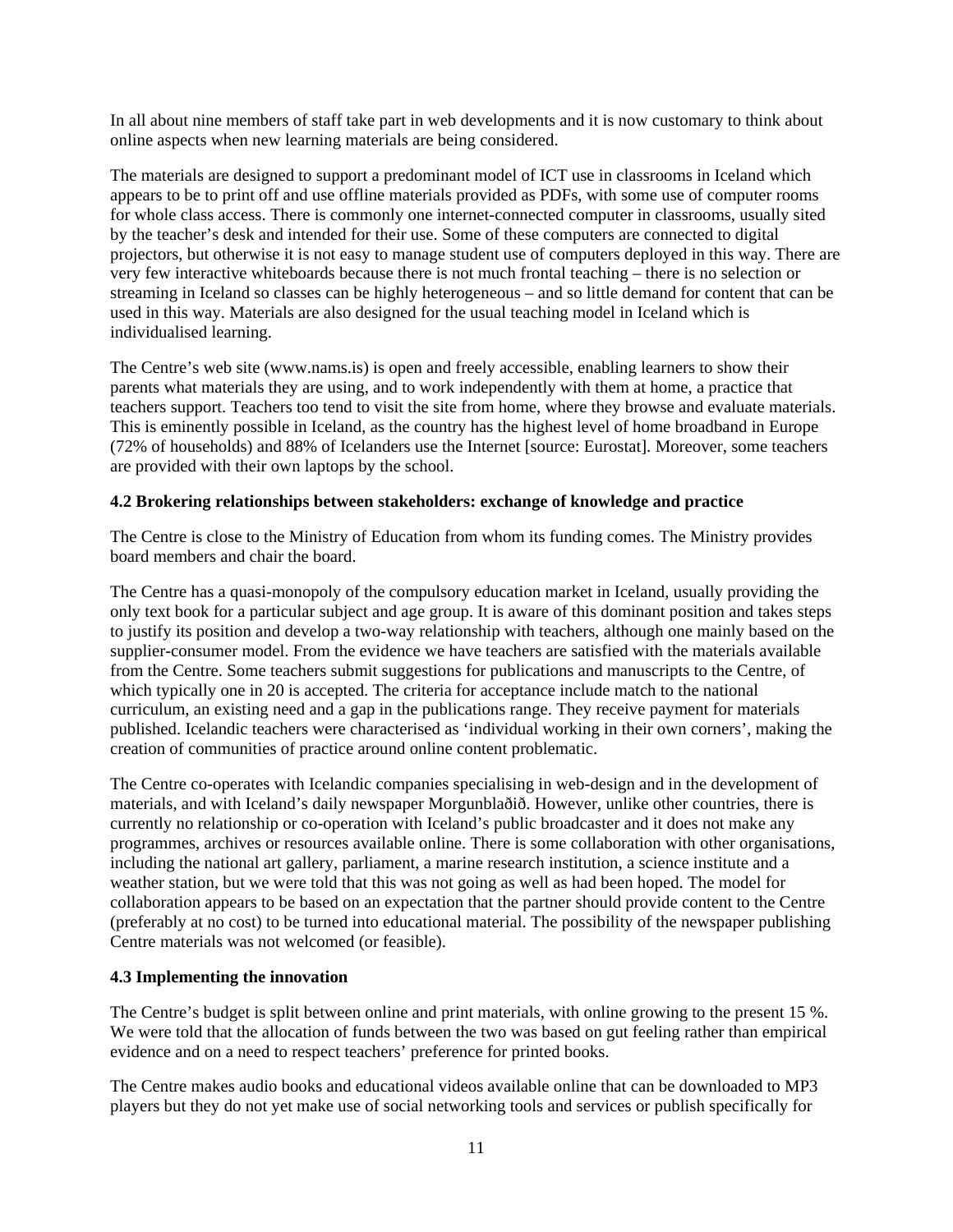<span id="page-11-0"></span>mobile devices. The whole site is being designed so that students can access material directly, without teacher mediation, and this is a relatively unusual development.

Yet the innovation could perhaps be more radical. Several people we met talked about the inflexibility of the school system, a certain degree of 'coasting or even under-performance ('We are behind other nations in providing educational resources or teacher training') and the slow pace of change. For example there is little distance learning in schools (compared to what is happening in Iceland's continuing and vocational education sector) despite the high levels of connectivity – secondary schools have had broadband (at 100 MB/s) for five years. The Centre, with other stakeholders, could play a part in more boldly modelling alternative ways of teaching and learning.

#### **4.4 Monitoring and evaluation**

The Centre is a member of two international associations of educational publishers. This is one of the primary means by which it benchmarks itself internationally, notably against Scandinavian countries, Germany, France and Spain. Developments outside Iceland are monitored: the editors have attended courses in Utrecht on web editing, and NCEM staff goes annually to the BETT show in London.

The Centre obtains feedback within the country on its products and services during annual tours of Iceland to talk to people in schools. New textbooks are published when the national curriculum is revised; existing textbooks are revised when the Centre staff 'feel' that they are getting out of date and when teachers begin asking when the NCEM are going to revise the book.

The number of weekly users of the NCEM site has risen from 2,174 in 2003 to over 11,000 in 2008, although we were not informed of any targets against which this growth could be benchmarked. A formal survey showed high levels (95 %) of teacher satisfaction with the Centre's output, teachers reporting daily use of their materials and satisfaction with the web site ('If you go to the National Centre you are sure to find what you want' said one). Only three to four percent felt that the lack of material online or in Icelandic hindered their use of computers. (The factor attracting almost 50 % agreement by teachers was that the subject does not lend itself to being taught via computers, making Iceland's teachers among the least motivated in Europe to use ICT, suggesting that some efforts could be made to explain and illustrate how ICT can support subject learning.) The views of children do not appear to have been sought.

However this feedback does not appear to be used to feed into a vision for the future, or a medium-term development plan, other than an expectation that schools will be using DLRs more and more (though it was said to be happening more slowly than was thought it would). We were told that no one knows what the future of DLR publishing will look like in five years, though in fact there is no shortage of ideas worldwide. With one computer connected to a projector in every classroom, rather than computers in computer rooms, there would be more uptake, according to the person we talked to. The new legislation for schools introduced this year might help people at the Centre consider how they will provide DLRs that provide more student choice, community involvement and personalised learning – three of the key elements of the new legislation (of which many people we met were ignorant)

Teachers and principals in up to eight schools are asked annually whether the website is useful, attractive, promotes creativity, is motivating, makes learning easier, is accessible and well-organised.. Formal surveys have been carried out by the NCEM itself and by the Ministry and some are carried out under contract by private companies.

Uptake of the online materials is lower than hoped for (but no measurable target was set). There appears to be no data to explain this and the respondent could only guess at the reasons for this. It may be that the way computers tend to be deployed in schools did not fit in with what the Centre was doing. Schools, we were told, generally had a single computer in classrooms and once a week use of computer rooms, making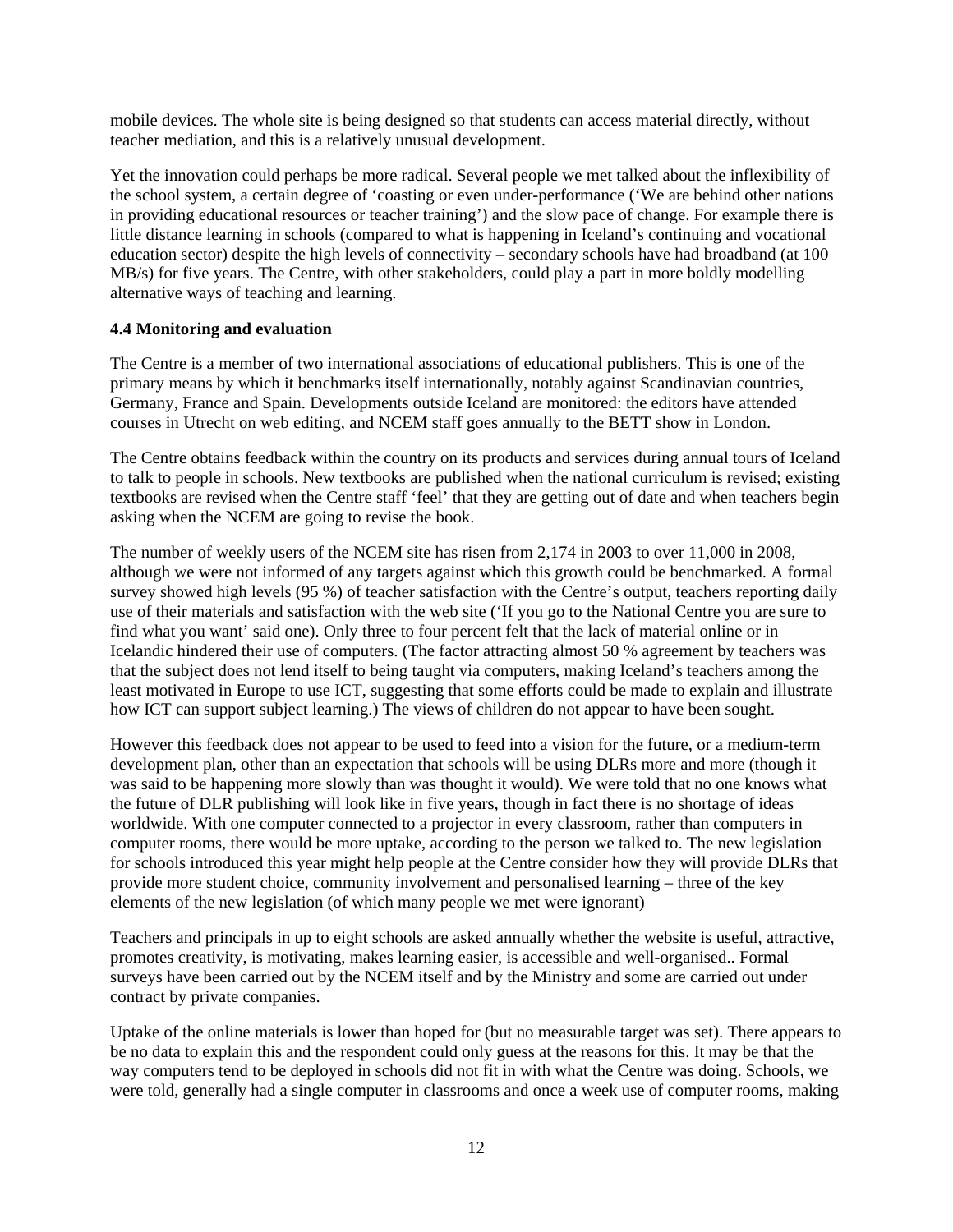<span id="page-12-0"></span>it difficult for teachers to use online resources. Research results are not used in any direct way in the preparation of web-sites.

More generally, accountability levels in Iceland's school system tend to be lower than in other countries, possibly because of the small population (people in education know each other and grew up together), a coalition government (school education is not a political issue) and high levels of trust between stakeholders – for example the teacher union and the government – who in other countries might be more confrontational.

#### **4.5 Findings and lessons**

- The use of the NCEM website is growing steadily, but not as much as was hoped. Digital resources are here to stay and their development continues.
- It appears to be difficult to align the use of online materials with traditional classroom teaching.
- The presence of a dominant albeit well-meaning and well-regarded player tends to stifle competition, especially when the school system is judged successful by most stakeholders and in a country with no unemployment. Such a position makes it incumbent upon the Centre to do more to lead innovation, stimulate and experiment, help develop new talent and model new ways of teaching and learning, and of exploiting technology.
- Cooperation with some private ICT companies has been successful. Iceland aims to be an enation, among the leading nations in the use of ICT we were often told, and the private sector has gained much from the conditions under which they operate and the workforce that schools provide. Despite efforts over the years there is little evidence of private sector partnership with the public sector and indeed some hostility within the public sector to private sector involvement in education. Nevertheless we feel that efforts should be maintained and the Centre could play a key role in this, for example by outsourcing some activities or playing a role as commissioner of content for areas where there is likely to be competition of provision, the core schools subjects for example.
- System-wide measures could do much to stimulate change and the development of innovative DLRs. Under the current regime, it is possible for a teacher to teach the national curriculum in all subjects except ICT without using computers. Career progression and pay increments are not currently linked to teachers' use of ICT.

## **5. CASE STUDY A 3: THE SCHOOL WEB**

#### **5.1 Identifying key areas of innovation**

Adopting the open and tailored OECD definition of innovation as 'any kind of change that is introduced with the aim of improving the operation of educational systems, their performance, the perceived satisfaction of the main stakeholders, or all of them at the same time' (OECD 2007), the individual's drive and motivation to produce such change becomes a pivotal element. Top-down processes are in Iceland sometimes conceived of as hindrances, harnessing those implementations of change originating in an individual. In fact, while innovation is a bottom-up process and implementation of innovations is too, the former can happen almost spontaneously and autonomously, while the latter requires money handed out by policy makers in top-down fashion.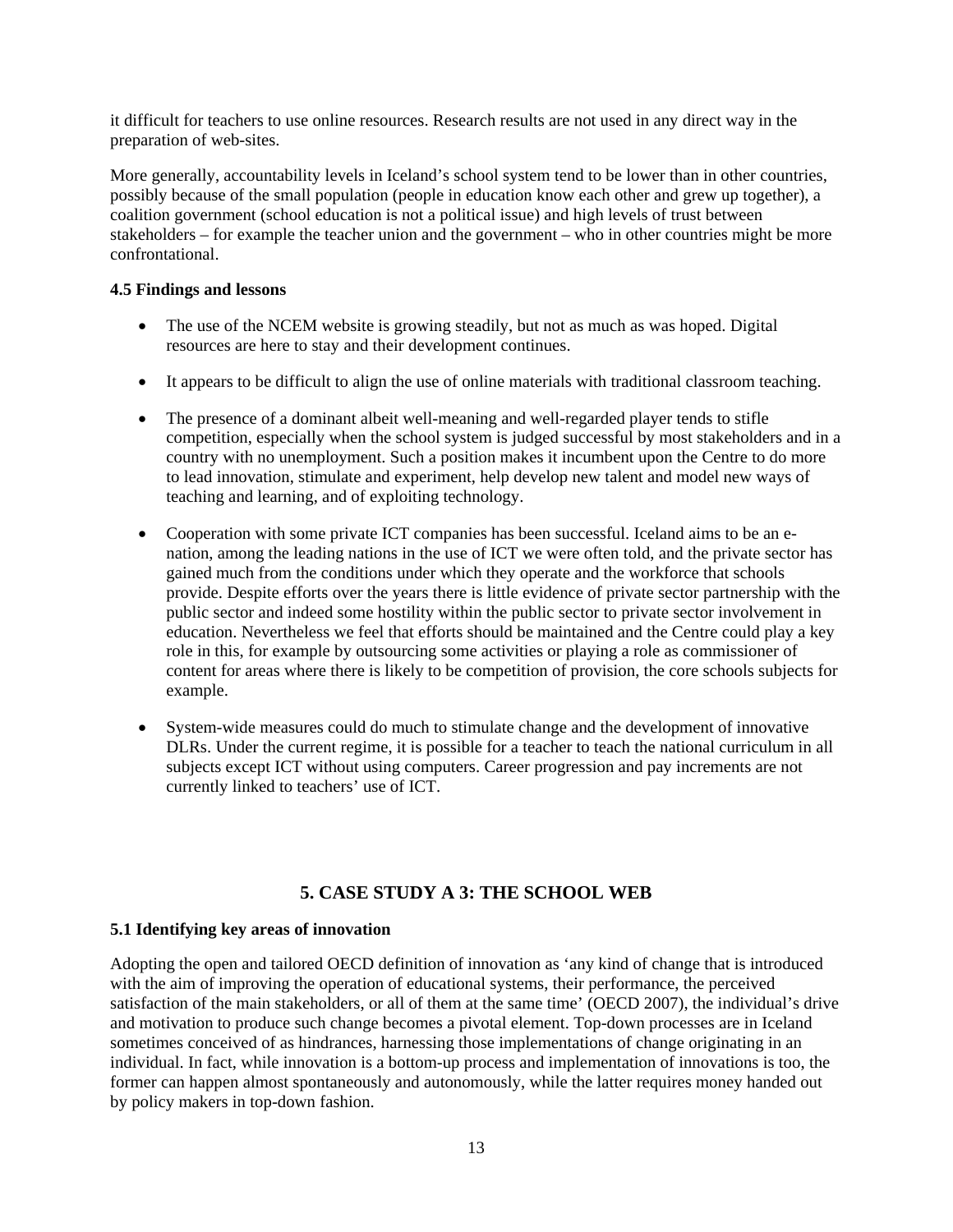<span id="page-13-0"></span>The **School Web** is a Web site (*skolavefurinn.is*) that since the year 2000 provides digital material aligned with the national curriculum. Access is for the most part restricted to subscribers and Web pages are marked with a copyright symbol. The site is one of the largest in Iceland, measured in content as well as in unique number of visitors. Many colleges and 98% of compulsory schools in the country subscribe. Operations are currently run as a commercial company with a staff of around ten people that do mainly editorial work, and that outsource technical work (e.g., filming) whenever required. The core staff is made up of editors, content creators, production specialists and general office staff. Teachers and other content creators are then contracted as needed. The Web design is simple (if sometimes cluttered), page loading is swift, and audio material is high quality with problem-free playback.

Considering systemic innovation, the term 'systemic' in a way negates the reductionist rationale by which key areas are identified, in its claim of the whole being larger than the sum of its parts. Therefore, there is room for innovation wherever and whenever the 'system', in this case the system incorporating all relevant aspects of Icelandic compulsory education, is a breeding ground for new initiatives, bottom-up as well as top-down. The magic of innovation, and the diffusion of its produce, has proved itself describable in governmental (Hägerstrand, 1953), academic (Rogers, 1962), and industrial (Kelley, 2006) systemic terminology. After decades of discrepancies with traditional economic literature, systemic approaches to linking educational attainment to economic growth have also recently succeeded in explaining the importance of society investing in education (Lutz, Cuaresma, Sanderson, 2008). What makes Iceland different from almost all other countries is its vulnerability to systemic change. Oversights in policy or laws can have devastating consequences for future developments, including innovation, because of the small population and language, and the country's geography. The government's support of the first years of development of School Web is a good example of money well spent, since in retrospect that money helped overcome significant demographic and geographic problems by digitally tying together teachers in rural and city areas.

#### **5.2 Brokering relationships between stakeholders: Exchange of knowledge and practice**

Nowhere is the bottom-up/top-down DLR interplay more important than at schools, where the individual teacher is typically both wrestling with and benefiting from school management interaction (Wang, 2008). In Iceland, broadband net access is not a bottleneck (EC, 2006). At schools, access to computers can be a problem, and teachers as well as pupils unsurprisingly seem more likely to use computers for educational purposes at home (where computer and Internet access is modern, relaxed, customized, and unfiltered) than at schools, cf. (Luke, 2008). Hence, any management-anchored DLR-strategy entails an understanding of flexibility in computer use with respect to time and place, not only by staff teachers but by also by their pupils. This leaves room for Web sites such as School Web in the strategies. Regarding criteria for quality and use, the choice of tools could (at least in theory) be made by a management keeping in mind that DLR-tools come with a variety of built-in quantitative measures. The real challenge for management is to amalgamate these with other adopted measures, including qualitative ones, and in this way get the whole picture of how successful the DLR-strategy is. For example, to simply count the number of hours spent working with a particular tool by the average pupil in the average class will not contribute much to that whole picture. That said, School Web user traffic could be made available to schools, even if there is no way to categorize traffic from teachers, parents, and pupils. Privacy need not be an issue here, since individual IP numbers need not be used to link a user's geographical region to a particular school.

#### **5.3 Knowledge sources and types**

School Web has very little competition, and given that most of the content is in Icelandic this is not expected to change. Teachers have over time turned towards the **Educational Gateway** (CASE A1), now the official national portal for curriculum and classroom materials run by the MESC, for classroom material and practical information. School Web has no formal cooperation with national broadcasting (TV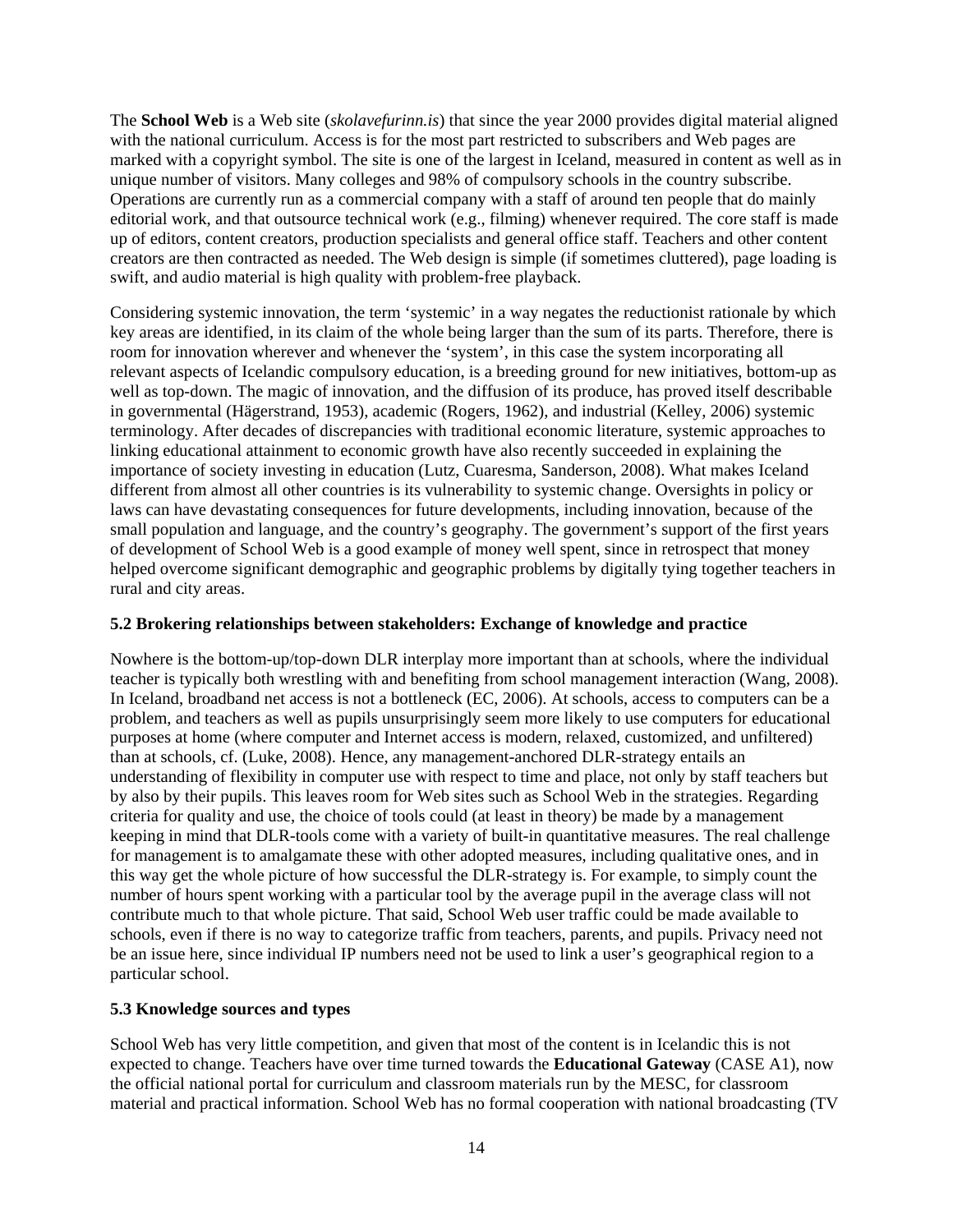<span id="page-14-0"></span>and radio), leaving many so-called mash-ups and podcasting out of their service portfolio. This seems out of step with current developments, and Web 2.0 services are now reportedly on the School Web agenda. Asked why they have chosen not to run the company as an open source development project, representatives spoke of the amount of person hours invested over ten years, and that especially the teacher involvement might hinge on the fact that the perceived value and status of the site is higher with paid subscriptions. In addition, an open source project also requires careful maintenance, in particular if user participation is high. Perhaps more surprisingly, there is no Creative Commons licensing of site material, but in the last two years School Web has been involved in European Schoolnet where such licensing is a promoted issue.

#### **5.4 Implementing the innovation**

In DLR, bottom-up implementation of individual innovation usually becomes a tangible; either a digital artefact (e.g., a computer program, a database, a data repository), or a describable and easily applicable method or service (e.g., a manual for information retrieval from a specific database). At the best of times, the implementation provides something that the system served by corporate or governmental service provisioning is currently lacking, by means of individual service provisioning (Espinoza, 2003). Such user-driven development have in recent years been propelled by simple and open application programming interfaces being made available by and for a community, with *facebook.com* being the most cited example. The tangibles then become deliverables of a project that was awarded funding through what in Iceland is a top-down political process, the money coming from the Ministry of Education, Science and Culture (MESC) or from local authorities.

The first two years of development of School Web relied heavily on government grants. The original business case had teachers as the main clients, with the devise 'for teachers by teachers' as the three founders were all teachers, but the service is increasingly targeting parents. Parents early on become aware of the site's existence, since almost half of the kindergartens subscribe to School Web. No pilot site was made, but the incrementally added content is usually piloted with teachers before it is made generally available through the site. Those teachers belong to a small set of pilot schools that the School Web editors have established a long-term relationship with.

The School Web is not adapted for browsing on mobile clients even though much of the material is suited for viewing on a modern Java-enabled cell phone, such as the Icelandic sagas in text and audio implemented in standard fashion. The site has grown rather slowly, if steadily, with the bulk of material being provided by contracted teachers and then finalized together with the editorial staff (and test users, as necessary). This has meant that the transition from html- and PDF-files to multimedia has benefited from the drop in hard disk prices, so that the company development has not been constrained by investments in expensive Web service technology. Recently, textbooks and CDs have been produced. The selection of offline titles was made based on customer requests, obviously filling a void in that market, since sales are reportedly very good. Success can perhaps be explained by funds being made available to schools from the government allowing schools to buy educational materials from private companies. Traditionally, schools were expected to get their materials from the NCEM.

### **5.5 Monitoring**

In School Web, teachers provide continuous feedback upon using site material in class. Some contributors are asked to revise older material, as necessary. The claim that the company actually listens to its users is substantiated by the recent move into offline material, and subsequent good sales reported on books and CDs. The fact that most schools are subscribers also creates excellent opportunities for feedback and monitoring.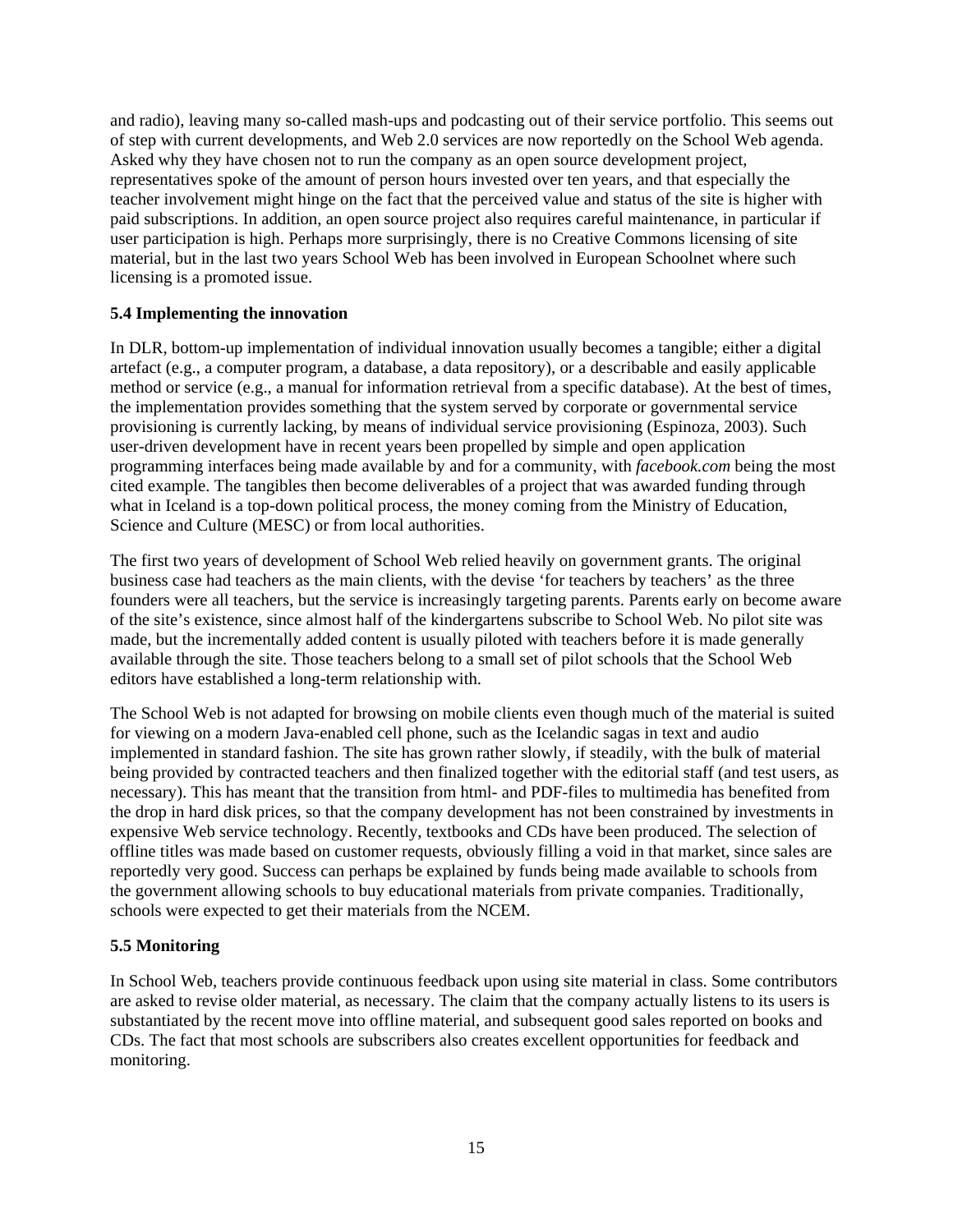#### <span id="page-15-0"></span>**5.6 Evaluation**

The editors of School Web have adopted a set of criteria for establishing the link from new material to the national curriculum. The site material is seemingly enjoying high popularity among its users, as witnessed by the large amount of subscribers and the successful business venture. Material is submitted chiefly by contracted teachers and is subjected to editorial review and selection procedure. Approved submissions are always paid for, providing the double incentive of a mark of quality as well as monetary reward. Some teachers have to work very hard to further refine their material in several iterations, using feedback from pilot schools and from the editors. Even if much of the material is standard, the procedure allows for more innovative pedagogy to reach a broad audience. The wide dissemination of the material is a bonus incentive for teachers, in that the pleasure of witnessing colleagues use their material in class is strong.

#### **5.7 Findings and lessons**

A key area of innovation is teacher motivation. In the case of the School Web, the staff could not produce their own material, but must rely heavily on submissions from teachers. Teacher enthusiasm should arguably be used to find shortcomings and faults in current ICT tools and technologies. In this way, the enthusiastic teacher can affect requirements specifications for hardware and software, and get their input passed along to school management (for local decision making) or policy makers (for grant applications and national political input). This chain shows three of the stakeholders: teachers, school management, and politicians. The 45 000 pupils in compulsory schooling and their parents are two more stakeholders, with local industry representatives constituting the final group. It is somewhat unnerving to witness the relatively low motivation in teachers in Iceland, as recently reported by Empirica (EC, 2006, p.5): "a very high 47% express the opinion that using ICT in class does not reveal significant benefits for pupils, i.e. are not very motivated for ICT use in class". A follow-up question relevant to innovation would be if teachers presume that pupils use ICT outside class in their school work (at home, in the school library, or at an Internet café). The reply would be interesting since "Icelandic teachers are very positive towards the use of ICT in class" (*ibid.*) and teachers have the ICT skills and equipment needed.

Community involvement in School Web is sometimes manifested in unexpected and innovative ways. A 72-year old man reading texts in old Icelandic, which many younger people would find difficult to read and present, is very popular among listeners, and several other senior citizens have as a result been employed by the site.

The future business model of School Web could do worse than looking at international alternative solutions, such as the free Swedish site *lektion.se*, cf. (Hylén and Skarin, 2007). With more than 160 000 subscribers, lektion.se has become much more of a meeting place for teachers (and to a much less extent, for parents) than has School Web. School Web material is often simply accessed as a PDF file and then printed and distributed to class. Incidentally, given the sharp drop in projector prices, one would expect to find a roof-mounted or at least portable projector in every classroom, but this is not the case. If projectors were there, those PDF files, and more importantly interactive material, from School Web could be used in class with less printouts and more pupil interaction as expected results. At the outset, the PDF files were provided as a means to archiving digitally, and without degradation, material for photocopying; reducing printing is the logical next step.

### **6. CASE STUDY B 4: THE LANGUAGE STUDIO**

The Language Studio (http://laugalaekjarskoli.is/tung) seeks to develop, and to coordinate the development of, web-based learning and distance teaching in foreign languages in compulsory schools in Iceland. It targets students already competent in Norwegian, Swedish, English or Danish wishing to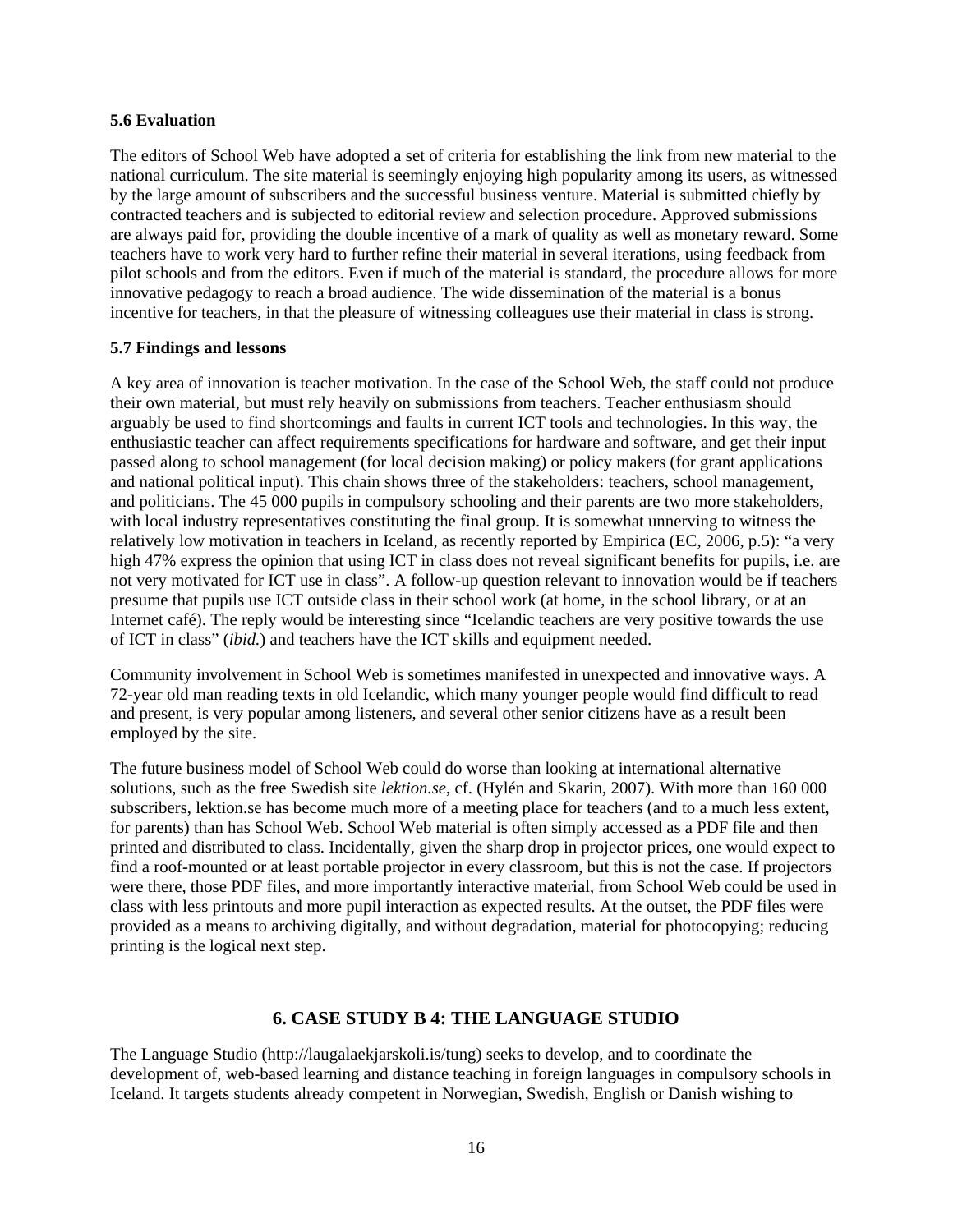<span id="page-16-0"></span>become more advance and competent in the languagues they have already studied and in accordance with their age and maturity. It provides general advisory services for foreign language teachers in Iceland, especially teachers of Norwegian and Swedish. (Language Studio instructors have recently started to teach Polish and Tagalog.) The development, provision and dissemination of digital learning resources is a primary activity of the Language Studio, which has received many awards, both within Iceland and from groups in Europe, for its innovative approach to language learning. The Studio itself is quite small, with a half dozen instructors. Initially it relied on the services of a single part-time programmer (at times based abroad!), but it now depends on technical infrastructure (Blackboard) maintained by the education authorities in Reykjavik.

#### **6.1 Implementing the innovation**

The precursor to today's Language Studio was born in the late 1990s to help address a shortage of instructors in (first) Norwegian and (then) Swedish to help meet the needs of foreign language learners disbursed throughout the large (relative to its population) land mass of Iceland. Originally funded through a grant from the Nordic Council, initial activities focused on the development of an educational web site for lower secondary students already familiar with Norwegian or Swedish and who wished to study one of these languages rather than Danish, which is a part of the official national curriculum in Iceland's schools.

In form and substance, the Language Studio is largely similar to virtual language learning centres in other countries. This is not to say that it is not innovative – far from it. It is clear that it is staffed with innovative instructors, and these instructors are using the Internet in innovative ways to provide foreign language instruction at a distance. The Language Studio makes extensive use of a web-based message board and web-based resources, of its own creation and, to a lesser extent, from other sources on the Internet. Foreign language teachers in many countries – at least the good ones – typically operate with a fair degree of autonomy, and are often quite free to innovate in their choices of educational materials and delivery mechanisms and styles; this is quite evidently the case with the instructors employed at the Language Studio. This points to one potentially key characteristic of a successfully sustained innovation in digital learning resources; namely, that it may be easier to introduce and sustain an innovation in an area or topic already known for innovation, and where key actors are already inclined to innovate.

While the Language Studio provides a virtual learning environment, it is interesting to note that it is actually physically housed within a public compulsory school in Reykjavik (Laugarlækjaskóli). One reason for doing this was to provide a more traditional school environment for instructors as their home base to promote the exchange of information and esprit de corps typical of teachers in Icelandic schools. While this may change – there is talk that the Language Studio could physically somewhere else, such as the University of Iceland, where they could be closer interaction with faculty and students there – it is notable that the physical location of project proponents can potentially be an important component of an initiative in digital learning.

Next to the National Centre for Education Materials, the Language Studio is the longest-running and most 'institutionalized' of the innovations examined in this study. This institutional nature of the Studio – it is relatively well-funded and formally housed within a public school – leaves little doubt that the project, and its innovations, will be sustained for the foreseeable future. That said, some of the growing pains typical of the innovative projects as they are institutionalized as part of larger bureaucracies were in evidence when the study team visited. While in the early days the Studio had a great deal of flexibility with regards to the technical set-up of the on-line system that they used, it now runs on the Reykjavik's city-wide Blackboard educational learning management system. There are strong advantages to this: Language Studio employees are not terribly technical, being trained as language teachers, and integration within the learning management system employed more widely in the formal school system has administrative advantages, but drawbacks as well. A botched upgrade to the LMS resulted in the Language Studio being off-line when the study team visited, and Language Studio staff could do nothing but wait until the system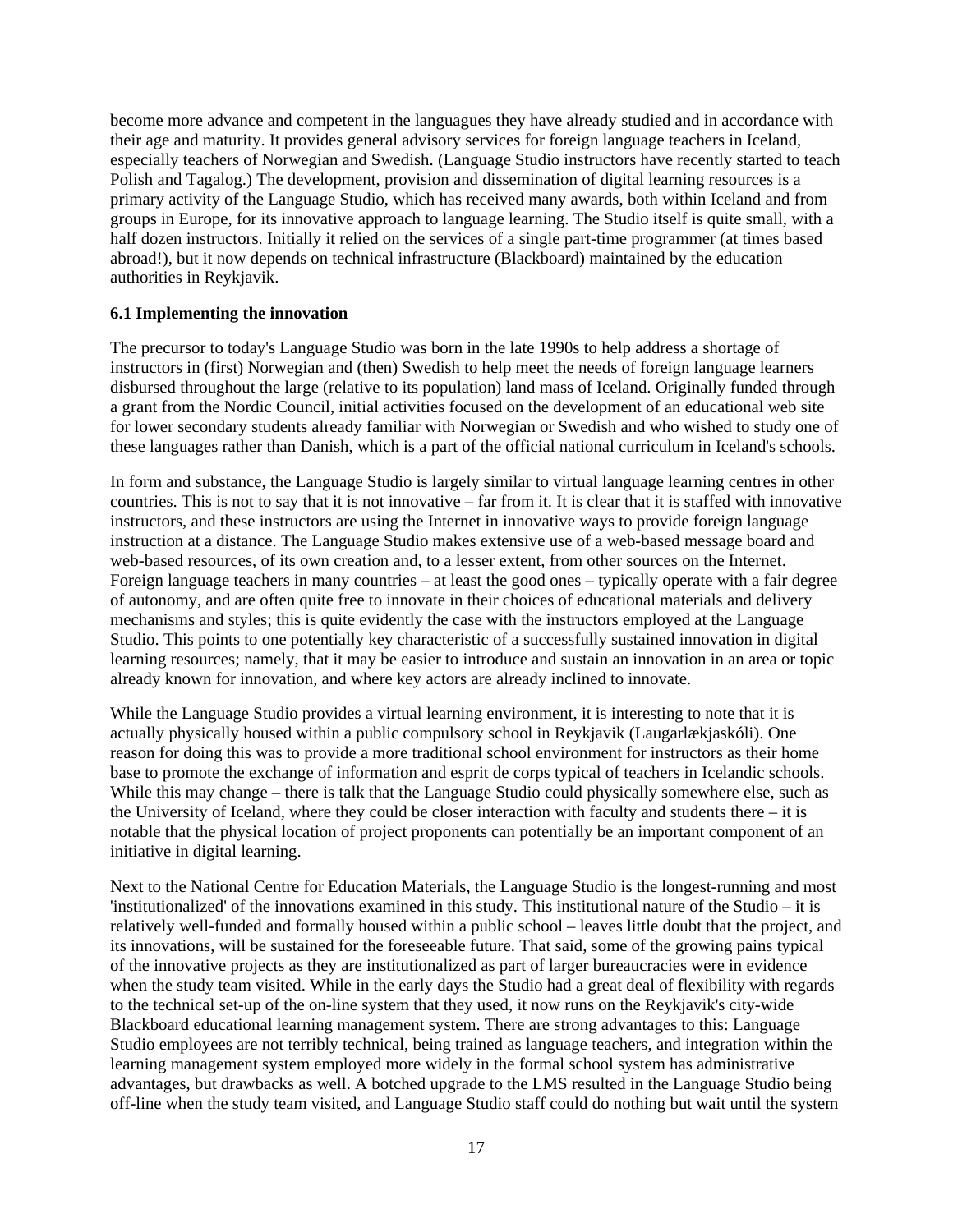<span id="page-17-0"></span>was restored to resume delivery of their services over the Internet. The network does not, for some reason, allow the use of Skype or other VOIP services commonly used by other virtual foreign language learning environments. Language Studio staff therefore schedule regular telephone conversations with students, an innovation that the near ubiquity of mobile phones in Iceland certainly enables.

As with many other innovations in Iceland's education system related to the use of digital learning resources, the Language Studio has been largely promoted, guided and driven by the efforts of a single innovator. This highlights both the importance of the actions of a single individual in introducing and driving innovation in Iceland forward in this area, and the potential fragility of such an innovation, at last in its early days, should this person no longer be involved with the project.

#### **6.2 Monitoring and evaluation**

While formal summative evaluations of the impact of the Language Studio were not apparent, it is clear that there is a great deal of informal formative evaluation of the project by both Language Studio instructors and, to a lesser extent, learners. There is a form of market test for Language Studio services, as schools outside the city of Reykjavík, must sign on and pay for its services, and this presumably provides an important regular feedback loop. It is not clear to what extent Language Studio principals have formally benchmarked its services against similar offerings in other countries, or against private services in Iceland offering language instruction over the Internet. That said, the project leader, and to a lesser extent all project staff, appear to be in close touch with developments and counterparts within Iceland and in other countries involved in foreign language instruction, and are explicitly interested in doing this, both professionally and personally. Again, this is not surprising, given the subject matter. That said, given the small project staff, there is only so much regular knowledge exchange that can occur with counterparts in other places, and formal independent outside comparative reviews of the operations and impact of the work of the Language Studio were not in evidence.

#### **6.3 Findings and lessons**

To perhaps a greater extent than most of the other cases examined in this paper, the Language Studio faces more explicit immediate and potential competitive pressures to its core product that could potentially compel the project to continue to innovate in its use of digital learning resources. Schools are not obliged to buy its services, and could instead decide to hire teachers locally, or elect to purchase targeted language instruction services for students from other providers over the Internet. As local schools have a large degree of autonomy in use of funds, such vendor choice is theoretically possible, especially as educational services becoming increasingly globalized and because Internet connectivity is so good in Iceland, making high quality interactions with foreign language instructors in (for example) Sweden or Norway technically possible. This is not to say that this is a likelihood in the near term, especially given the large first mover advantages that the Language Studio has in this area and the fact that it is much closer to its 'customers' - foreign language students in Iceland, and the schools that house them -- than foreign competitors could ever be. But it highlights the fact that a potential for competition could prompt continued innovation in the delivery of the Language Studio's core services to a greater extent, perhaps, than other cases examined in this study.

## **7. CASE STUDY B 5: THE KATLA WEB**

#### **7.1 Identifying key areas of innovation**

The **Katla Web** is an interactive Web-based program for foreign students that want to learn Icelandic, situated on the site *www.netskoli.is/katla*. The older site has some interactive material freely available for review, and also links to 20 academic publications on foreign language studies. Katla Web holds books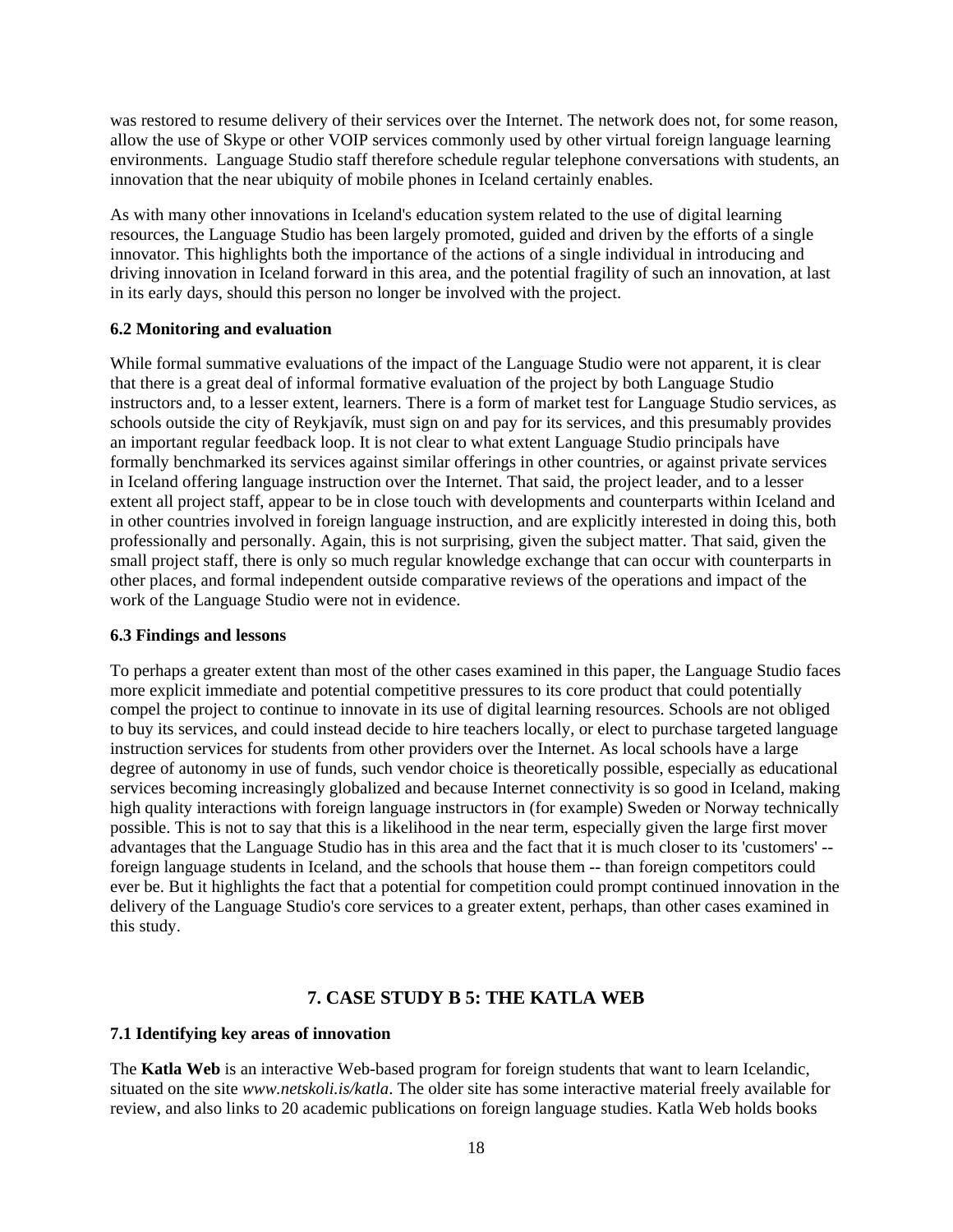<span id="page-18-0"></span>and other materials, divided into 19 sections and printable from PDF files. Material is copyrighted and reserved for subscribers. The two developers worked at reception centres for foreign students in two primary schools in Reykjavík in 2000-2007. In 2002, the two initiated Katla Web and the first site was launched in 2004.

#### **7.2 Brokering relationships between stakeholders: Exchange of knowledge and practice**

For immigrants (and to a smaller extent for Icelandic families that have emigrated), Katla Web can be a complement to second language courses in Icelandic schools. The pedagogy is chapter-based mastery learning of vocabulary, grammar, and phonetics. An important hypothesis for efficient learning adopted by Katla Web developers is that foreign students cannot easily adhere to the national curriculum, but need their own.

#### **7.3 Knowledge sources and types**

Katla Web like other parts of the Language Studio seems to be in limbo, currently without plans for open access or new ideas related to licensing.

#### **7.4 Implementing the innovation**

The Katla Web is not absolutely linked to education in compulsory schools, since many of its users could take the interactive course at their leisure, e.g. from home in the evening, or even from abroad. Students can thus log on to Katla Web from any computer, inside or outside the classroom, and translations of words in Icelandic language are offered to up to 12 other languages for each new word in the vocabulary.

The government has awarded the two developers several grants over the years, and writing proposals and aligning with government policies on education has taken a substantial amount of the developers' time. A total of 13 grants at local and national level have been awarded so far, including two from private companies. One of the developers is co-leading a research project named 'Icelandic as a second language: Long-term research on the language skills of young immigrants' which received a three-year grant from the Icelandic Research Fund, but its impact on and relevance for Katla Web development is unclear. The company increased the subscription fee in 2008, causing a dramatic drop at first in the number of subscribing schools (from 30 to 4), and possibly jeopardizing the future of the site. The developers went on a publicity campaign adding over 30 new subscribers, as the subscription fee was lowered by 1/3.

#### **7.5 Monitoring**

In Katla Web, teachers can monitor each student's progress through interactive books in 15 chapters, where minimum levels of mastery must be reached in order to proceed. Developers apparently do not use Web traffic data to refine their interactive material, which is remarkable.

#### **7.6 Evaluation**

The two Katla Web developers have a strong interest in research on second language learning, and they organised a conference on the topic in 2006. They have also maintained cooperation with researchers in the U.S. and Canada, initiated during their time as teachers and researchers. No evaluation of Katla Web has been made so far, and school use is only informally followed up on.

#### **7.7 Findings and lessons**

The small number of immigrants to Iceland is comparable to the numbers in Norway and Finland, and hence second language learning companies in those countries could provide important clues for new business models. Katla Web is certainly in need of new business ideas, given their recent failure with respect to market research resulting in the drastic drop in subscribing schools. Katla Web is now basically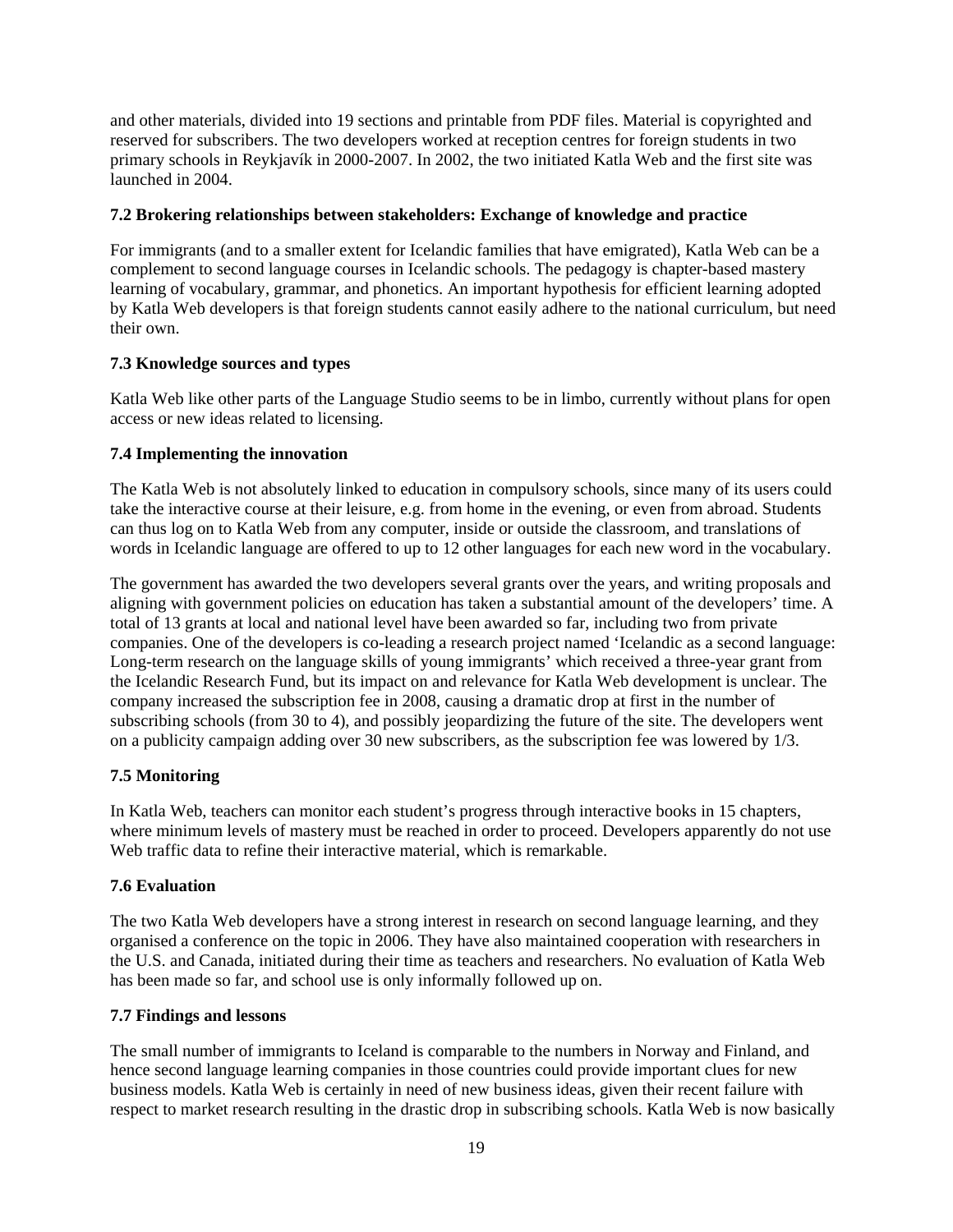<span id="page-19-0"></span>run on evenings and weekends by one mother-of-four writer and one Web developer, in sharp contrast to the profitable and well staffed company in charge of School Web. If Katla Web were to disappear, it would leave a gaping hole that could prove costly to fill by other means, but the responsibility for maintaining, developing and securing the future of Katla Web is today unclear, with neither MESC nor local authorities stepping forward.

## **8. CASE STUDY B 6: ICE-KIDS**

The aim of this innovation was to create a web-based platform and a school and community for young expatriate Icelanders to keep up their mother tongue through courses, games and community in a safe online environment.

#### **8.1 Key areas of innovation**

There are two areas of innovation: the Learning Management System itself and the activities and communities within it.

The LMS, called Netskólinn (Net School, http://www.netskoli.is/adalsida.asp?Stofnun=1) is available in English and Icelandic. Unfortunately we were unable to register and therefore log in but we were informed that the system tracks learner progress (that parents can view), enables teachers to create web-based courses (using a built in word processor), provides forums, age-based clubs, activities and assignments, tests progress and has a mail and filing system for teachers and learners. Individual net schools can be created.

All activities and content (games, newsletters for parents, courses, tests, discussions) using the LMS were developed by the teacher working closely with a programmer – a former teacher – who was paid a small amount to turn the ideas into working reality. An online course took place in the school year 2003-4 and others in 2005.

The innovation was initiated at the Iceland University of Education and was essentially bottom up. Other stakeholders were the ministry of education, Icelandic families living abroad and a number of sponsors. There was an absence of engagement and therefore ownership from schools, companies and the foreign ministry, not having been involved from the outset when the project was ministry of education funded. It was not clear how the need for the project was identified, i.e. prior market research, but the response of parents was a strong motivating factor.

Also innovative is the fact that in Iceland it is a straightforward matter for a teacher to set up a business, and therefore to be eligible for grants available to the private sector.

#### **8.2 Brokering relationships between stakeholders: exchange of knowledge and practice**

The end users were parents and children. The project did not impinge on the national education system or pose a threat to any existing service or practice, and therefore operated outside the usual system to some extent.

The involvement of trainee teachers and working in an office alongside other projects enabled some exchange of knowledge and practice. The shared use of the programmer also acted as a bridge between these projects.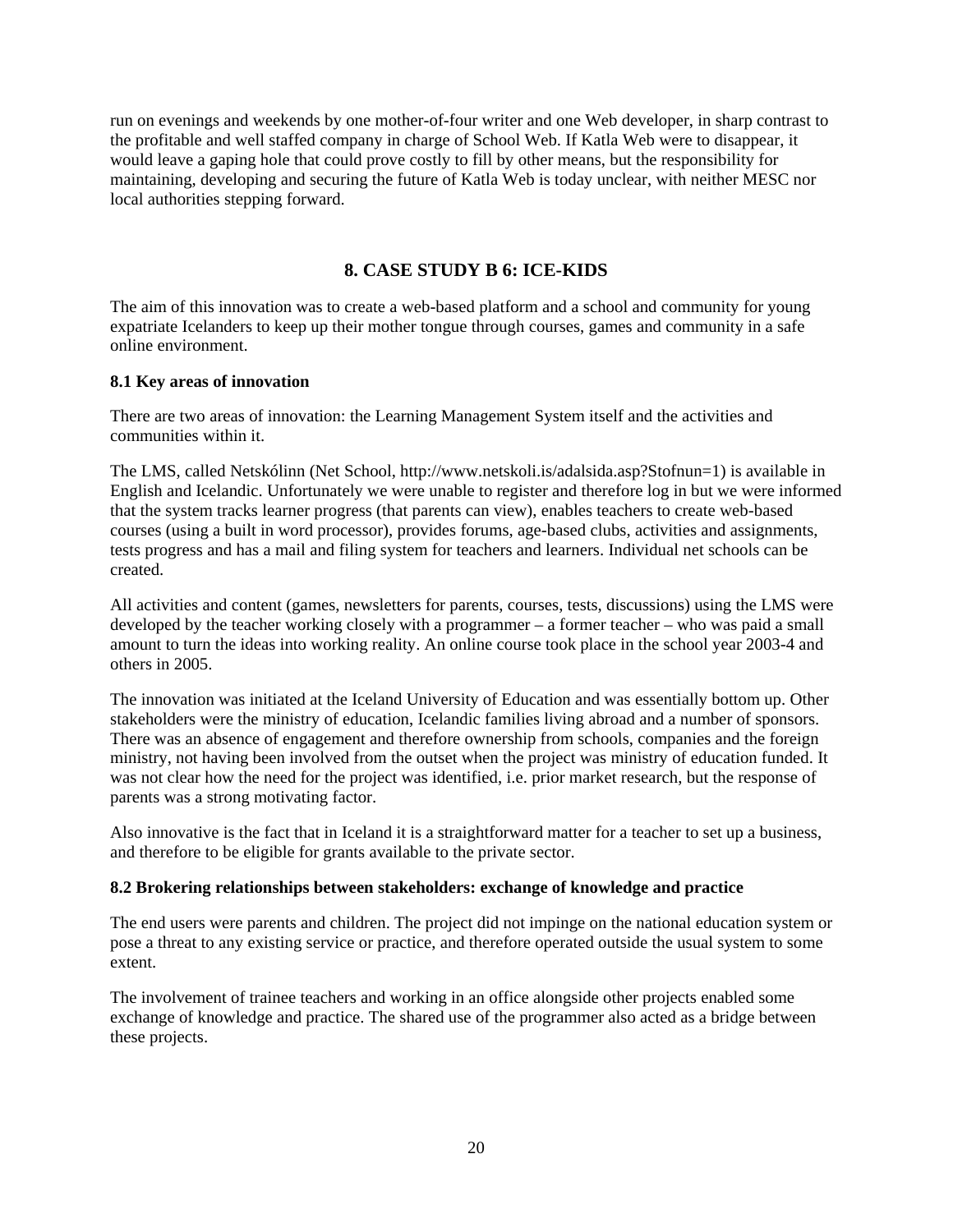#### <span id="page-20-0"></span>**8.3 Knowledge sources and types**

The project team gained knowledge related to distance learning, web site development, developing learning materials, programming and teaching Icelandic. The team benefited from the programmer's skills in interpreting their ideas. Children were contributors to the project through their collaborative activities and contributions to blogs and communities.

There are undoubtedly examples of good practice in the content, tools and activities developed but they are contained within the LMS and so not easily accessible by others.

#### **8.4 Implementing the innovation**

Iceland University of Education led the innovation and one person was the project champion and leader, supported by the programmer and other teachers. They took on students teachers of ICT to help on the courses. The current three-strong team is based in Iceland, Denmark and Italy.

The first phase in 2003 was jointly funded by the Ministry of Education, Science and Culture and the Ministry of Foreign Affairs and managed by the Continuing Education Department. Most of the budget went on developing a learning management system from scratch. This was described as expensive. The LMS was launched in autumn 2003 to all potential users and new features were added as the need arose.

In phase 2 (from 2004) the project was funded by Netmennt a private company of teachers with experience living abroad. In this phase there was a focus on community building and communication, in an online school, run from the Iceland University of Education.

Efforts in the final phase were focused on securing funding for the future of the project; private sector funding was obtained but difficult to sustain – i.e. no repeat funding from the same source. The project is closed to new users but remains open to existing users and the platform is still in use with blogs, clubs for different age groups and a penpal service using MSN and Skype. Over the project duration from 2001 to date, 1 000 children aged three to 18 (of whom 200 were active) in 40 countries used the service.

The project initiator and leader is proud of the project. She established the Netmennt business as a vehicle to attract and process funding for this project. The service was intended to be self-funded after ministry of education pump-priming through contributions and subscriptions – set low at 90 euros a year – from parents abroad (a significant proportion of the population spends some time working and studying abroad), companies whose employees were posted abroad and the Icelandic Foreign Ministry. In fact parents were reluctant to pay because they do not have to pay for text books when they are abroad; they are supplied free by the NCEM and there is a general belief that it is the responsibility of government not parents to pay for children's education. Some companies provided one-off but not regular sponsorship and the Foreign Ministry did not consider that it was its responsibility to fund this activity. An application for regular funding from the ministry of education was submitted by Netmennt 18 months ago but no response has yet been received and the company is being closed down because of difficulties in cooperation. The project leader is in talks with Reykjavik municipality to integrate Ice Kids within a school language centre and adapt it to meet the needs of immigrant children. She agreed that a subscription-based model might be viable but she freely admitted that she is not a business person and did not have the requisite expertise.

Despite the ambitious target of creating a LMS, it was indeed completed and worked. Numbers of users were high and the project was well marketed to the potential target group. The uncertainty of future funding, and consequent stop-start activity, was the main difficulty.

The outstanding enablers of the project were the energies and skills of the teacher and programmer, who were incentivised more by the enthusiastic response of children and parents than money.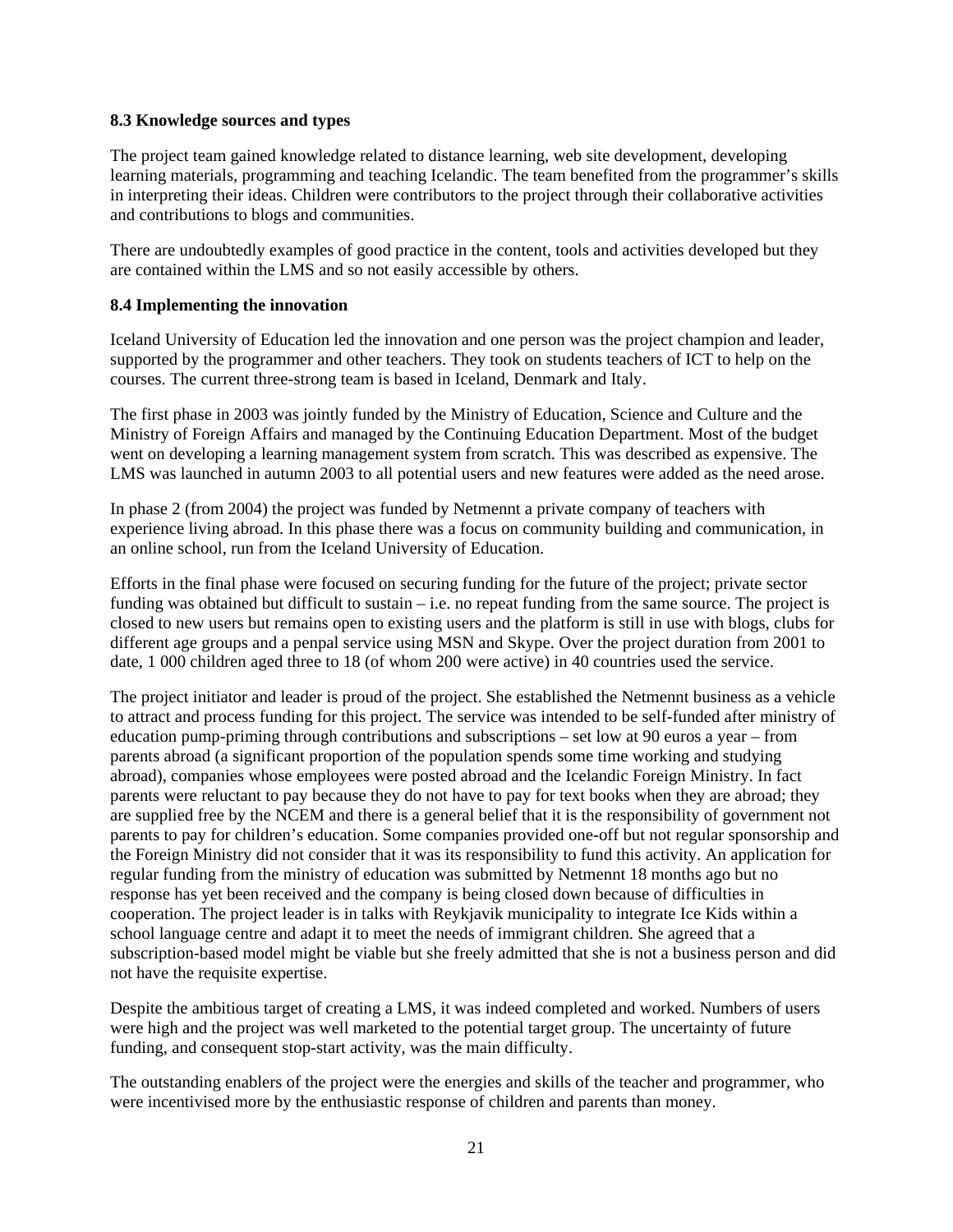#### <span id="page-21-0"></span>**8.5 Monitoring and evaluation**

The project was monitored formatively by the project team as it developed making use of evidence of children's use of the online school but the results were not shared outside the project. This enabled the activities to be fine-tuned and new ones developed in line with children's interests and usage patterns. However, this development work proceeded in a relatively unplanned way, and was not always matched to the available or foreseen budget.

As with much innovation in Iceland, evaluation was light-touch and unstructured, largely based on annual surveys of parents and self-evaluation. The project team said that they were proud of the innovation, suggesting that their evaluation of it was very positive, but we were not presented with hard evidence of this, other than numbers of users and examples of children's contributions to blogs and communities. It seems that children abroad learn Icelandic using the online school and benefit from it socially and culturally.

Thus, it appears that the innovation met its aims and the needs of end users and the funding achieved its objectives.

The lack of evaluative evidence however has made it difficult for the project to make a reasoned case for continued funding. On the other hand, in a small close-knit community where, we were often told, everyone knows each other, hard-headed evaluation and measurement may be counter-productive and more subtle measures may be more appropriate.

#### **8. 6 Findings and lessons**

- The project could become sustainable with the support of municipalities and a wider set of partners for online teaching of Icelandic to immigrants. The content could be used in Icelandic schools and to help immigrants learn Icelandic but this has not happened even though there are close links with Katla Web.
- The value of working with a programmer with a teaching background was a key feature of this innovation. The project enabled the team to build up experience in readiness for what could be a more substantial project related to teaching Icelandic to immigrants. Projects like this require a team of teachers, graphic artists, designers and programmers.
- It was perhaps unwise to assume that government pump-priming would be followed by funding from other sources without thoroughly building up a business case. It is difficult to build up the long-term future of an innovation driven by passion and ad hoc development without a corresponding business plan and entrepreneurial and business expertise in or available to the team
- Providing content and services for users who lack a collective political voice or champion is risky.

### **9. GENERAL CONCLUSIONS**

An examination of six case studies related to innovative uses of digital learning resources in Iceland highlights a set of key questions:

*How to innovate a system performing well?*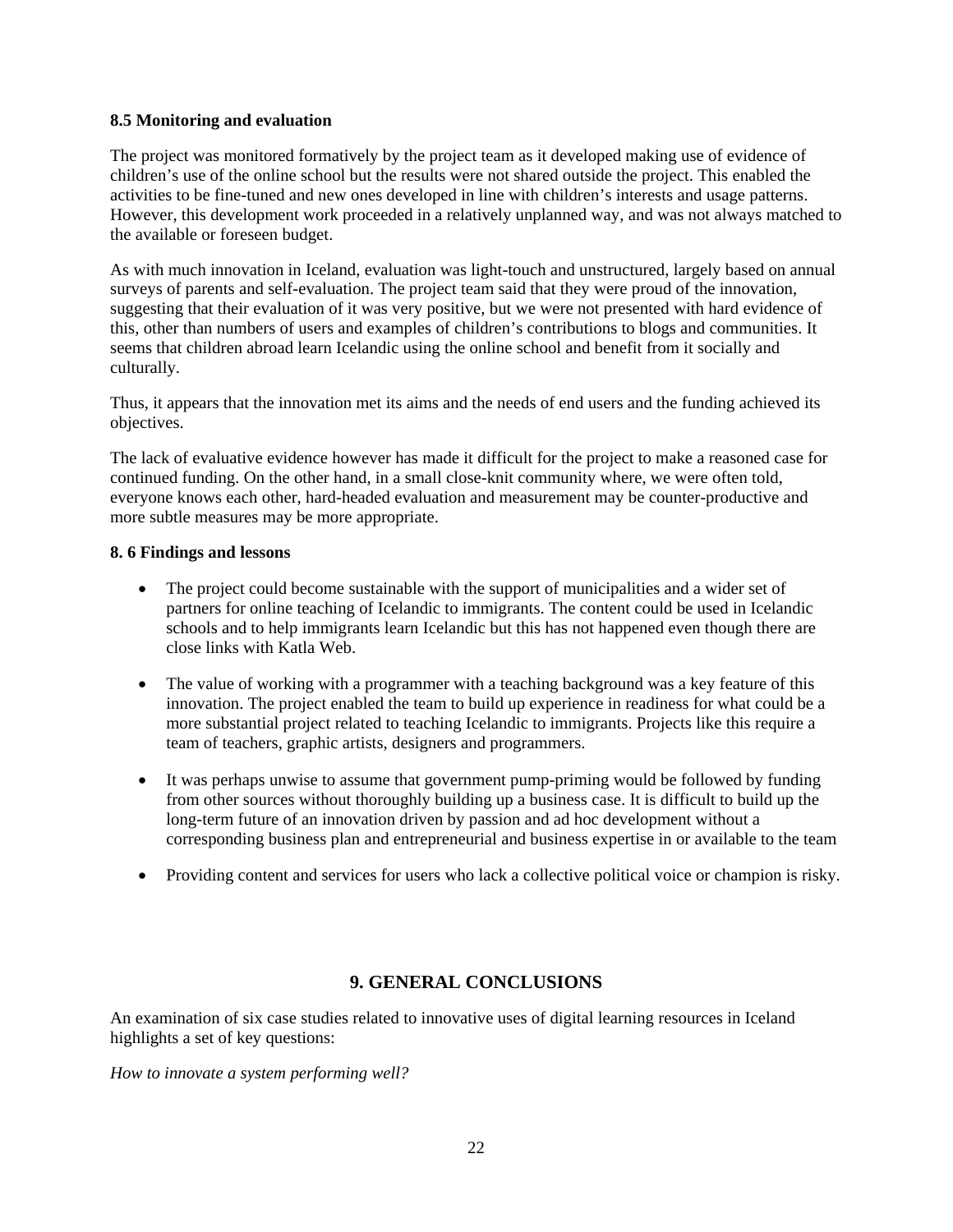The Icelandic education system appears to be functioning well, a situation that could both promote and retard further innovation in the sector. This appears true both in a general sense, and in the specific case of the use and role of digital learning resources in the delivery of education services. To a noteworthy degree, although in common with many other small island nations, the education system seems to be less susceptible to external and internal pressures for reform than in many other European nations, and care must be taken that this inherent conservatism does not inhibit the use of potential levers to promote systemic innovations. Like established economies throughout the world, Iceland is grappling with some basic fundamental issues: What should the school of the future look like, and how can information and communication technologies be harnessed to improve the delivery of educational services in support of the country's larger developmental and educational objectives? In Iceland, answers to such fundamental questions must necessarily be coloured by a number of key cultural and contextual factors, including the country's relative isolation, unique language and ethnic homogeneity, and positive attitudes within society toward education. Education authorities in Iceland are challenged to be bold in their contemplation of imagined futures, to envision a wide variety of best and worst case scenarios, as a means to 'future-proof' the planning for educational initiatives to promote systemic innovation going forward, in the specific case of the use of digital learning resources and more broadly.

*How and to what extent is (and should) such the system monitored?*

There seems to be a lack of formal systematic evaluation and feedback, as for example for the NCEM regarding the uptake and satisfaction regarding published learning resources. Related to this is the question of the knowledge base for government spending on DLR, which seem weak. Are investments done more on gut feeling than on solid data? There seems also to be a need to strengthening teachers' skills in self-evaluation of their teaching and the school's performance.

The stylized sociogram on the front page of a recently published government policy report (Prime Minister, 2008) illustrates, accident or not, precisely what Iceland needs: a digital commons for teachers. More technically, the RSS feeds and syndication, ontologies, tagging and semantic web tools, and the clearing houses for digital rights management seem to be missing from the vocabulary and competence among teachers. Moreover, basic knowledge about information retrieval and archiving is not there in all teachers, and school management seems out of step with technological development, making DLR- and innovation management in schools unnecessarily difficult. At the national level, securing efficient monitoring and evaluation of ICT in schools has been identified as an important problem of today's school system, and a new legislation was accepted this spring to rectify this situation.

#### *Are there ways to minimize the vulnerability of the system caused by the limited size of the population?*

In small countries innovations and projects run greater risks of failure if a key person leaves it. This risk might be minimized by cultivating a culture where development work is done in teams, is documented and peer reviewed. In countries with a larger population there is more capacity in the system to find possible replacements.

#### *What are the examples outside Iceland relevant to the Icelandic situation, and to what extent can benchmarking used as a way to improve and further innovate?*

Given the small size of the Icelandic population and its cultural homogeneity, more concerted efforts to look abroad for ideas and experiences might help ameliorate the real dangers of complacency and insularity. The lack of enthusiasm for using ICT among Iceland's teachers stands out compared with other countries in the most recent Empirica benchmarking study, which showed that almost 50 % of teachers agreed that their subject did not lend itself to being taught via computers. Alone among European nations there are far more teachers here who are not convinced of the value of ICT in teaching their subject. This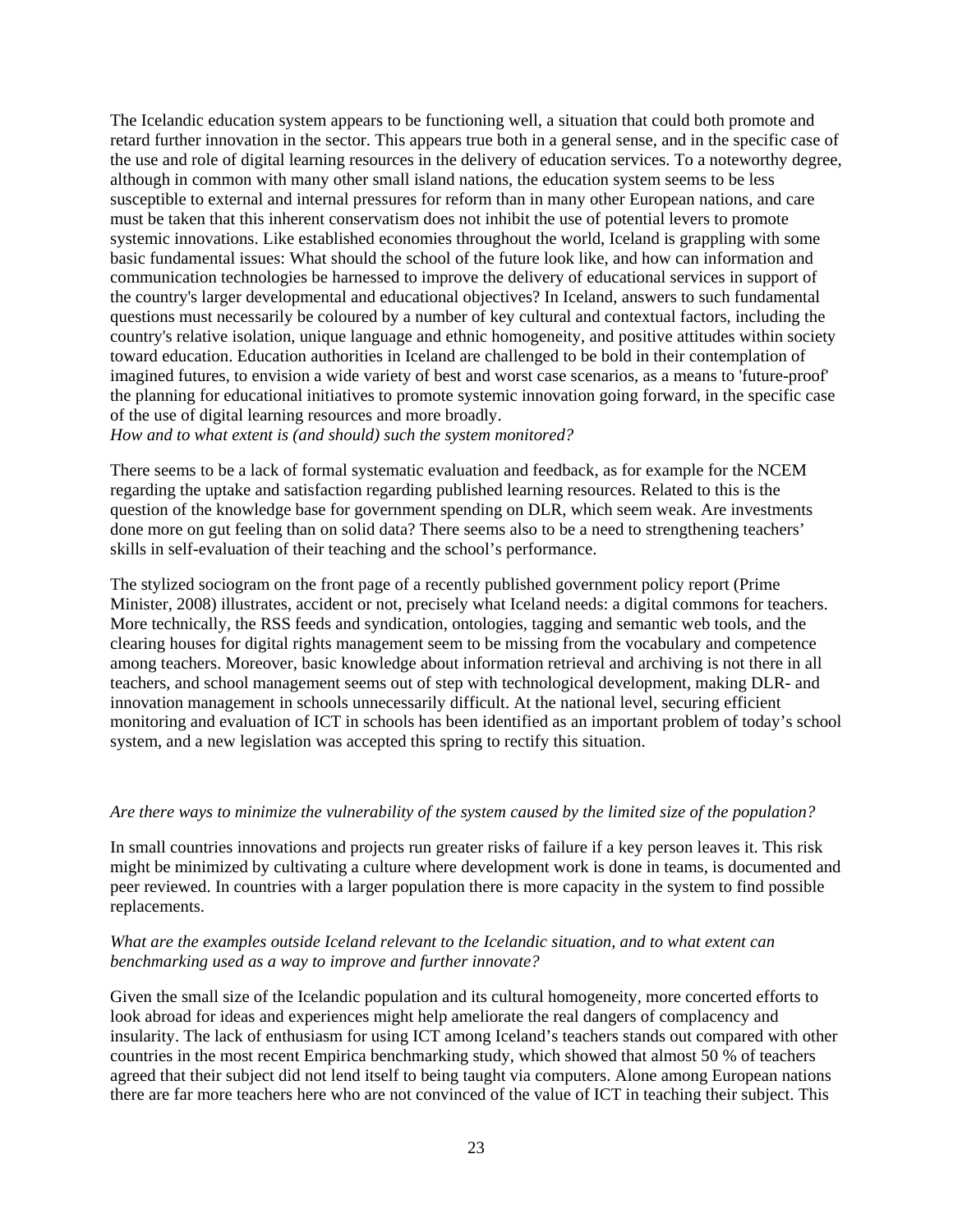is not to say that ICT use is always recommended as part of educational activities, or even desirable. However, given the capacity of ICT use to help enable and promote innovative practices, perhaps more concerted and widespread efforts should be made to demonstrate in various ways (i.e. subject by subject exemplification and training) ICT use may be relevant. Possible candidates for benchmarking and exchange of experiences are the other Nordic countries, where there is a strong tradition of cooperation, the countries of European Union and organizations participating in the European Schoolnet. In addition, also Scotland, Malta, countries with small linguistic communities in central Europe, parts of Canada and USA and the small Southeast Asian island of nation may also provide useful models for comparison and contrast.

#### *Is there a need for structural measures to stimulate change and the development of innovative DLRs?*

A teacher can teach the national curriculum in all subjects except ICT, and students can follow it, without using ICT; there is no pupil entitlement to the use of ICT or expectations that teachers should use technological tools, services or digital content. Countries that build in such expectations and entitlements have higher levels of ICT use.

In common with the situation in many other countries, the geography of the deployment of computers within Icelandic schools – especially where they are set apart in computer laboratories – inhibits their usefulness. It would be more productive if computers were moved into classrooms, or even corridors and open spaces, from computer rooms. Likewise technical support seemed to be missing in schools, so that teachers found that laptops, for example, were unusable. There appeared to be a lack of sense of community between teachers and there are few places where they can meet and share experiences either on or off line (e.g. local teachers' centres). If a particular product becomes the country's learning platform there could be problems. There should be trials to compare the different products, and the results of international studies should be taken into account. The views of teachers rather than administrators or technical experts should count for more. Municipalities have new responsibilities under the new regulations but they may not have the personnel or facilities to meet expectations.

The innovations we have seen tend to be top down and based on a 'build it and they will come' attitude. More effort at public relations, communication and marketing of products and services could pay off. Indeed a more business-like approach to planning, managing and evaluating initiatives could pay dividends, and support offered to entrepreneurial teachers to develop a business sense, or at least access it in others. In this small country with its unique language it is difficult to have a thriving market for educational content and there are several de facto monopoly providers who have little incentive to improve. When they are quite large and dominant, it is difficult for new entrants to make headway.

#### *How are intellectual property issues to be addressed?*

There is no overarching Icelandic strategy to ensure that stakeholders in the educational system have the right to use digital resources produced with public funding. Instead the impression is that a "silo mentality" is dominant, where each player manages the digital rights in an individual manner. The idea of a "digital common" seems to be missing. Iceland, for instance, is the only Nordic country where there is no cooperation between the school sector and the national broadcasting company or agreement that schools can access such materials for free.

*Could better dissemination and appropriation of positive examples from other countries enhance teachers' knowledge on the advances in DLR and thus better exploit the opportunities for integrating ICT into teaching and learning?*

There seem to be a lack of taking advantage of the strong Icelandic emphasis on practical subjects in schools, an area where DLRs could certainly make a difference.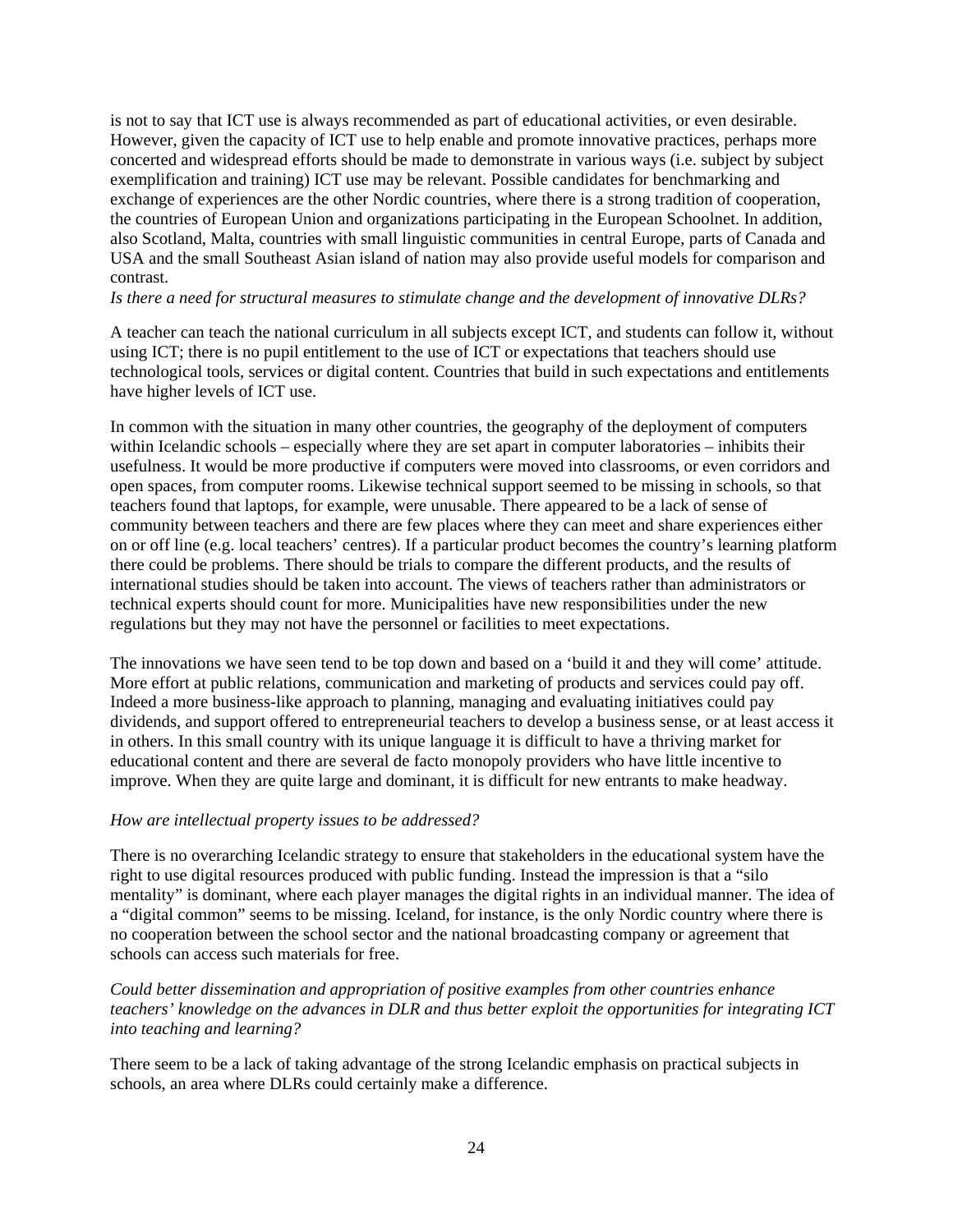<span id="page-24-0"></span>*Are there any moves to push companies to develop corporate social responsibilities and thus increase the numbers of public private partnerships in the educational sector?* 

To what extent is the private sector engaged in the public education sector, and is there a role for the private sector in helping to promote and facilitate innovative practices, especially as they relate to the use of digital learning resources?

In many education systems, public-private partnerships are seen as key levers for helping enable education reform, especially where such reform is facilitated by the introduction and use of information and communication technologies. This generally happens for a number of inter-related reasons, including (1) a belief that innovation related to the use of technology is something at which the private sector is quite good; (2) a lack of sufficient human resources within the formal education sector with the requisite technical skills, experience and perspective to promote innovation enabled by ICTs; (3) inadequate financial resources and/or sufficiently flexible financing mechanisms within the public sector to support and implement new innovations related to the use of ICTs, especially in their early stages; and (4) the existence of existing corporate social responsibility initiatives and impulses which can be leveraged to support innovative new practices in the education sector, especially as they may relate to the use of new technologies. Given the apparent current low level of private sector involvement in supporting public education in Iceland in this area, there appears to be much scope for exploring greater use of publicprivate partnerships to help promote pilot innovations which may lead, down the road, to more systemic reforms in the education sector. There is a rich experience in many other countries upon which to draw, both within Europe, Australia and North America, and even within dynamic and forward-looking developing countries such as Jordan and Malaysia..

#### **References**

EC (2006). Use of computers and the Internet in schools in Europe 2006 – Country Brief: Iceland. European Commission, Information Society and Media Directorate General, 6/2006.

Espinoza, Fredrik (2003). *Individual Service Provisioning*, Ph D thesis, Report No. 2003-002, Computer- & Systems Sciences, Stockholm Univ.

Hylén, Jan and Torbjörn Skarin (2007). Framtidens utbildning i Norden: Konkurrens och samverkan i en globaliserad värld. The Publication Unit. Report for the Nordic Council of Ministers. In Swedish, with executive summary in English.

Hägerstrand, Torsten (1953). *Innovationsförloppet ur korologisk synpunkt*, Lunds Univ. Geografiska Inst., Ph D thesis. In Swedish, transl: *Innovation diffusion as a spatial process*. Univ. of Chicago Press, 1967.

Kelley, Tom (2006). *The ten faces of innovation – Strategies for heightening creativity*. Currency Books, Random House Inc.

Korte, W., Hüsing, T., Benchmarking Access and Use of ICT in European Schools 2006: Results from Head Teacher and A Classroom Teacher Surveys in 27 European Countries: [http://www.empirica.biz/empirica/publikationen/documents/Learnind\\_paper\\_Korte\\_Huesing\\_Code\\_427\\_f](http://www.empirica.biz/empirica/publikationen/documents/Learnind_paper_Korte_Huesing_Code_427_final.pdf) [inal.pdf.](http://www.empirica.biz/empirica/publikationen/documents/Learnind_paper_Korte_Huesing_Code_427_final.pdf)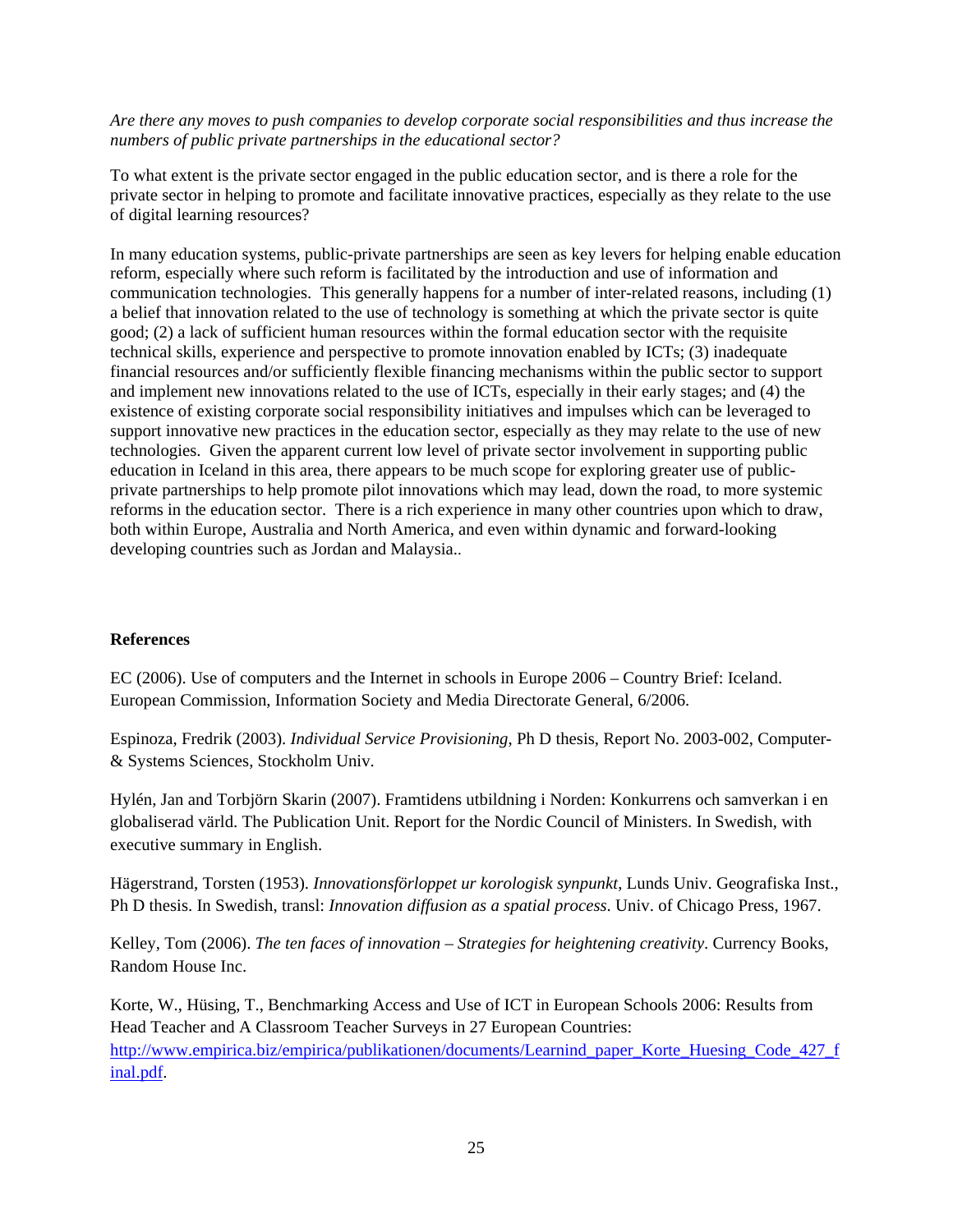Luke, Allan (2008). DLRS and digital innovation in schooling: Policy efficacy, youth cultures and pedagogical change. Queensland Univ. of Technology, Discussion Paper, 20 May 2008.

Lutz, Wolfgang, J.C. Cuaresma and Warren Sanderson (2008). The demography of educational attainment and economic growth. *Science* 319: 1047-8.

MacDonald, Allyson (2008). Digital Learning Resources as Systemic Innovation, National Background Report: Iceland

OECD (2007). Digital learning resources as systemic innovation project outline and definitions. OECD working document, June 2007, rev. October 2007.

Prime Minister (2008). Iceland the e-Nation: Icelandic government policy on the information society 2008-2012. Prime Minister's Office, May 2008.

Rogers, Everett M. (1962). *Diffusion of Innovations*. Free Press of Glencoe, Macmillan Company.

Wang, Christian (2008). Systemic innovation in the educational sector with particular focus on DLR. Univ. College Lillebaelt, Discussion Paper, 12 May 2008.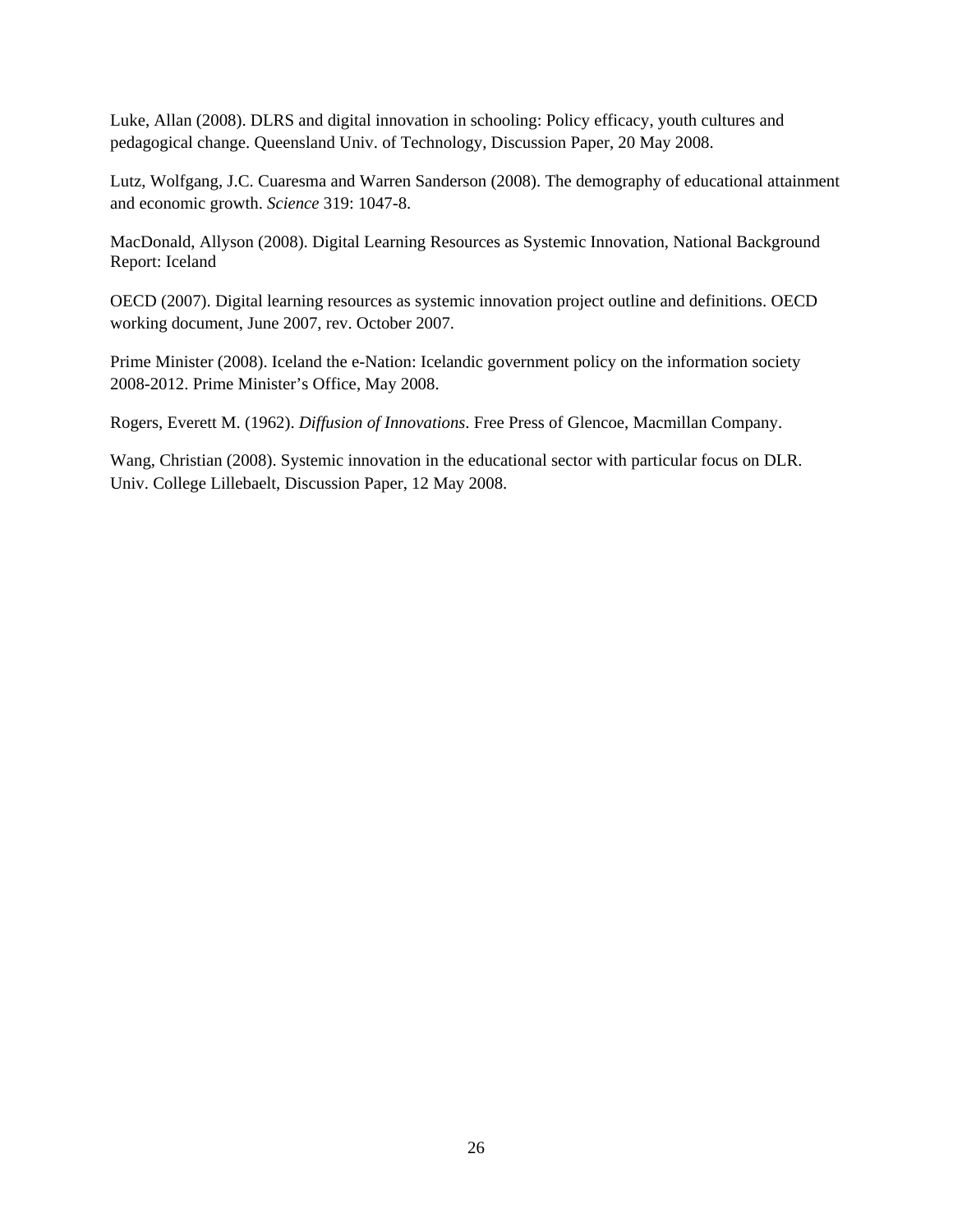## **APPENDIX 1**

## <span id="page-26-0"></span>**List of participants**

| <b>Name</b>                       | Workplace                                                |
|-----------------------------------|----------------------------------------------------------|
| Agnes Hansdóttir                  | A focus group                                            |
|                                   | A teacher in primary school                              |
| Allyson Macdonald                 | University of Iceland                                    |
|                                   | Professor                                                |
| Anna Guðrún Julíusdóttir          | The Katla Web                                            |
|                                   | http://www.katla-is.net                                  |
| Arnór Guðmundsson                 | Ministry of Education                                    |
|                                   | Director, Department of Education                        |
| <b>Barbra Lindberg</b>            | The language studio                                      |
|                                   | A teacher in Norwegian                                   |
| <b>Birgitte Pedersen</b>          | The language studio                                      |
|                                   | A teacher in Danish                                      |
| Björg Pétursdóttir                | Ministry of Education                                    |
|                                   | Specialist                                               |
| Björn M. Björgvinsson             | Laugalækjarskóli                                         |
|                                   | Principal                                                |
| Björn Sigurðsson                  | Prime Minister's Office                                  |
|                                   | Webmaster of the Prime Minister's Office                 |
|                                   | He used to work as a webmaster for The Educational       |
|                                   | Gateway                                                  |
| Brynhildur Ragnarsdóttir          | Laugalækjaskóli,                                         |
|                                   | Director The Language Studio                             |
| Elísabet Benónýsdóttir            | Garðabær                                                 |
|                                   | Educational advisor in ICT in Hofsstaðaskóli             |
| Elísabet Magnúsdóttir             | The focus group for the gateway                          |
|                                   | A teacher in primary school                              |
| Erika Trodell                     | The language studio                                      |
|                                   | A teacher in Swedish                                     |
| Erlendur S. Þorsteinsson          | <b>CCP</b>                                               |
|                                   | Director of Software Development                         |
| Fríða S. Haraldsdóttir            | Laugalækjaskóli                                          |
|                                   | Director ICT center                                      |
| Geir Borg                         | Gagarín                                                  |
|                                   | Developement management                                  |
| Guðbjörg Sigurðardóttir           | Prime Minister's Office, Director General, Department of |
|                                   | Information Society, Prime Minister's Office             |
| Guðni Olgeirsson                  | Ministry of Education, specialist, compulsory education  |
|                                   |                                                          |
| Guðný Káradóttir                  | Gagarín                                                  |
|                                   | Operations manager                                       |
| Guðríður Skagfjörð Sigurðardóttir | Focus group A and B                                      |
|                                   | A Teacher and director in ICT                            |
| Guðrún Björg Egilsdóttir          | Garðabær                                                 |
|                                   | Educational advisor in Garðaskóli                        |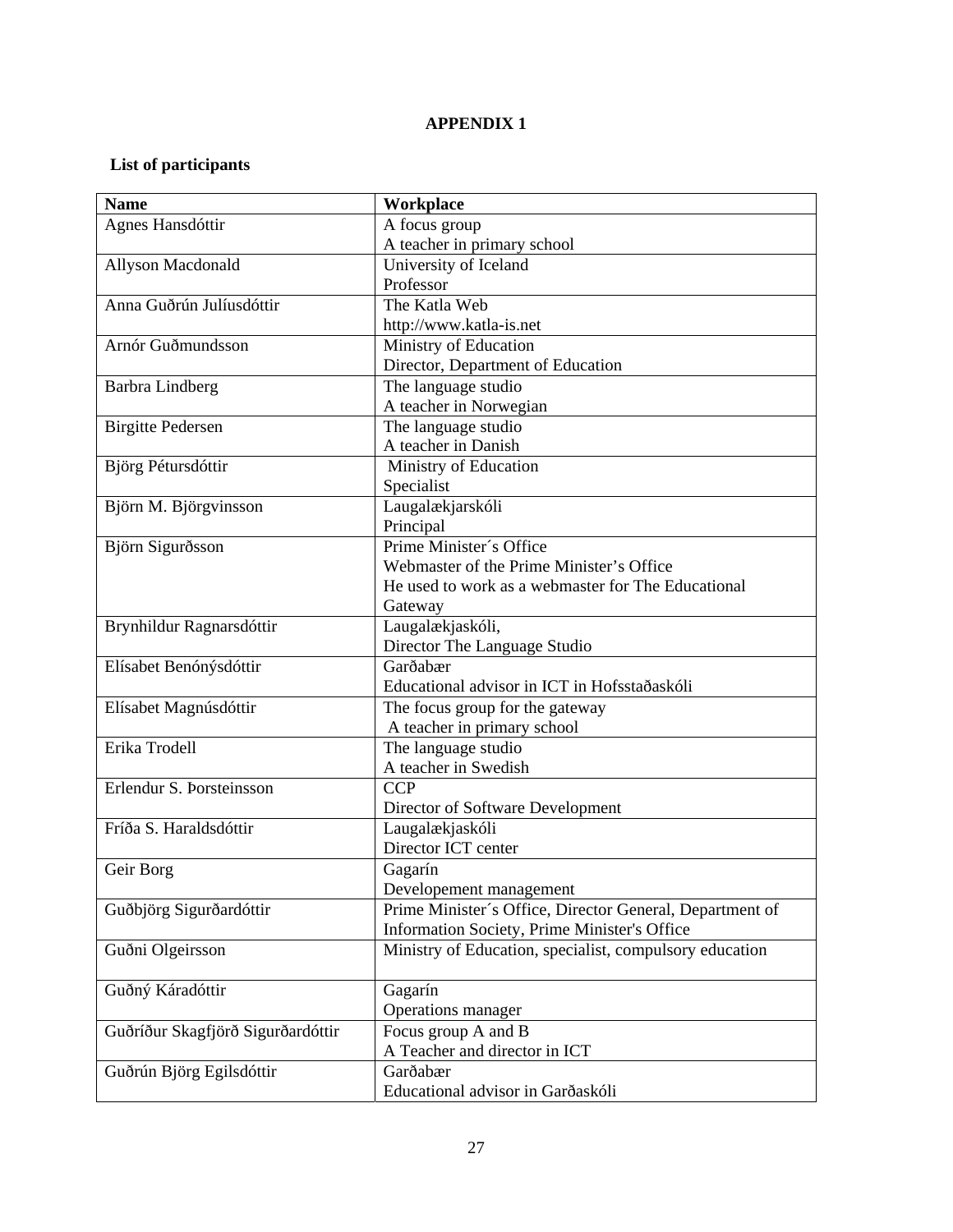| Halla Björg Baldursdóttir  | Prime Minister's Office, Chair of the eGovernment Task |
|----------------------------|--------------------------------------------------------|
|                            | Force, Prime Minister's Office                         |
|                            |                                                        |
| Hildigunnur Halldórsdóttir | The National Centre for Educational Materials          |
|                            |                                                        |
|                            |                                                        |
| Hildur Björk Svavarsdóttir | Reykjavik Education Office                             |
|                            | Head of statistics and research services               |
|                            |                                                        |
| Hjörleifur Hjálmarsson     | Akureyri                                               |
|                            | Adviser in ICT                                         |
| <b>Hugo Rasmus</b>         | Rasmus                                                 |
|                            | A teacher / media production                           |
| Ingólfur B. Kristjánsson   | The School Web                                         |
|                            | Editor and developer                                   |
| Jóhann Ísak Pétursson      | Rasmus                                                 |
|                            | Teacher in MK (college)                                |
| Jóhanna Jakobsdóttir       | Focus group                                            |
|                            | Discussions / A cases                                  |
| Jón Páll Haraldsson        | Laugalækjarskóli                                       |
|                            | Vice-principal                                         |
| Jóna Pálsdottir            | Ministry of Education                                  |
|                            | Head of Division, Office of Information and Service    |
| Jökull Sigurðsson          | The School Web                                         |
|                            | Operations manager                                     |
| Kristín Jónsdóttir         | Ministry of Education                                  |
|                            | Director, Office of Information and Service            |
| Margrét Sólmundsdóttir     | Laugalækjaskóli                                        |
|                            | Director ICT center                                    |
| Oddný Eyjólfsdóttir        | Garðabær                                               |
|                            | Head of school services                                |
| Pétur Pétursson            | Mentor / Mýs og menn                                   |
|                            | Creator                                                |
| Samúel Jónasson            | Gagarín                                                |
|                            | Software developer                                     |
| Sari Maarit Cedergren      | Focus group                                            |
|                            | Discussions / A cases                                  |
| Sigrún Sól Ármannsdóttir   | The Educational Gateway                                |
|                            | An ex staff member of HugurAX that did develope the    |
|                            | gateway for the ministry.                              |
| Sigurbjörg Jóhannesdóttir  | Ministry of Education                                  |
|                            | specialist                                             |
| Sigurjón Mýrdal            | Ministry of Education                                  |
|                            | Head of Division                                       |
| Sigþór Örn Guðmundsson     | Reykjavik Education Office                             |
|                            | Head of statistics and research services               |
|                            |                                                        |
| Sólveig Jakobsdóttir       | University of Iceland                                  |
|                            | Associate professor, distance learning studies         |
|                            |                                                        |